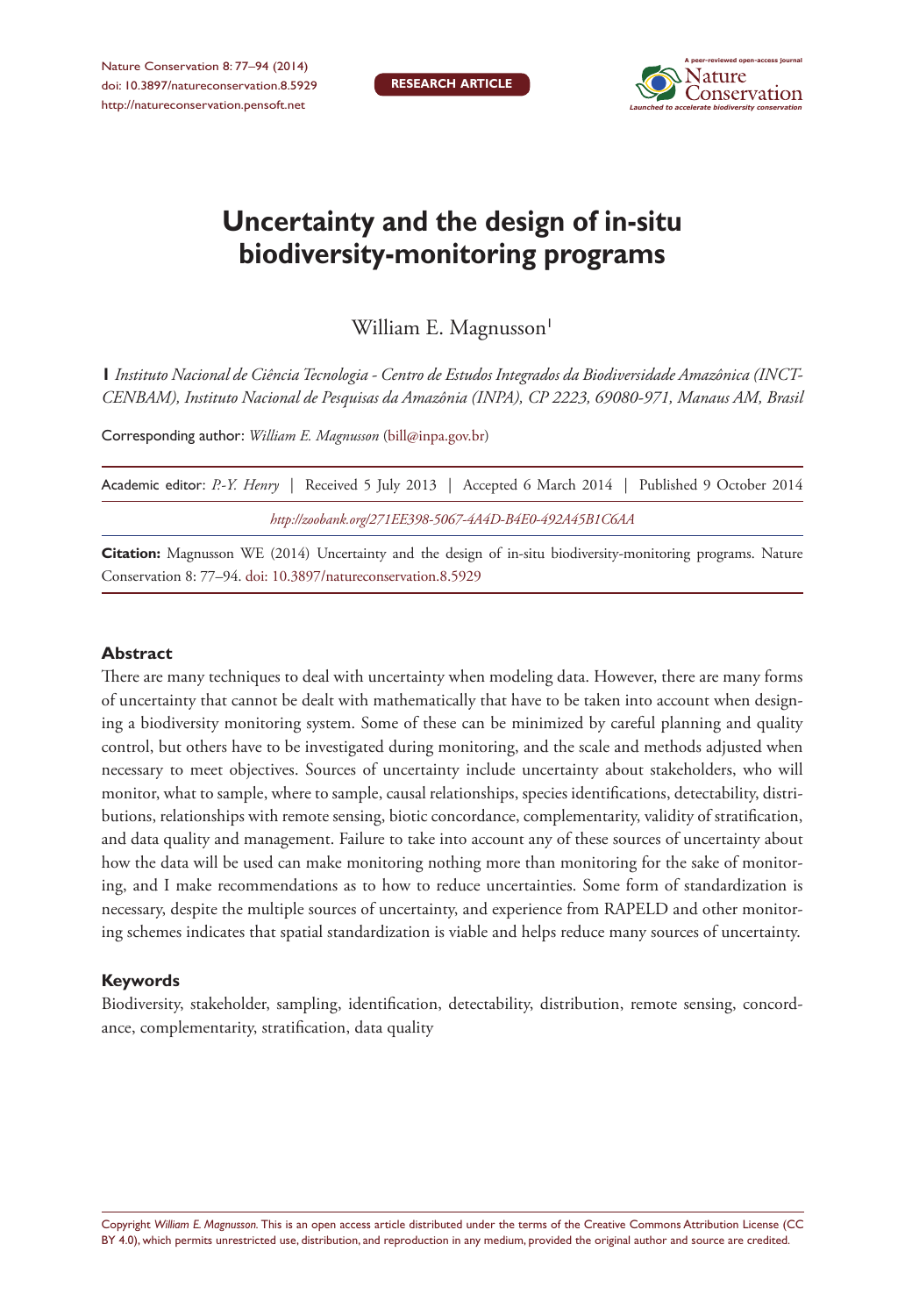# **Introduction**

There are many sources of uncertainty in scientific research, some of which can be modeled mathematically, but some sources of uncertainty are considered non-probabilistic, and the best way to deal with these is controversial (e.g. Sniedovich 2014). Some uncertainties can be reduced by careful quality control during data collection, but most researchers attempt to reduce uncertainty by statistical analysis, usually through model-based inferences (Gitzen et al. 2012, Thornton et al. 2014). There is an enormous literature on model-based inference (e.g. Anderson 2008), but even the most complex of these models, with many alternative hypothesis, relate to only very simple systems with limited inputs and outputs. They are good for evaluating sources of uncertainty that can be modeled by probability distributions, and in essence are usually just attempts to parameterize a given generic model. For example, Anderson (2008) used Caley's and Hone's (2002) study of tuberculosis transmission in ferrets as an example of a multi-hypothesis study. However, all of the hypotheses presented related to ways that ferrets could contract bovine tuberculosis. These are very interesting questions, but a biologist interested in biodiversity questions might have to deal with uncertainty as to whether bovine tuberculosis is better avoided or treated, whether management costs outweigh the costs of no action, whether other species are more important than ferrets in transmission, whether control measures might be considered inhumane, whether climate change or changes in markets might make the question irrelevant, and many other sources of uncertainty that are difficult to put into a probabilistic framework. While it is reasonable to ignore such concerns in a short-term study designed to find a solution to an immediate pressing problem, researchers interested in conserving biodiversity over the next century do not have the luxury of being able to use such a focused and short-term approach (Haila et al. 2014).

Ecologists are generally most worried about uncertainty in relation to their field of research. Taxonomists worry about the correctness of identifications, modelers worry about the accuracy of parameter estimates in their models, sociologists are concerned with uncertainties about the contributions of different stakeholders, geneticists try to reduce uncertainty about gene flow, etc. However, biodiversity managers have to deal with all sources of uncertainty simultaneously, and the importance of different forms of uncertainty will vary depending on the objectives of management. I have therefore adopted a very broad concept of uncertainty, and make recommendations as to how they can be reduced or quantified by planning during implementation of field infrastructure and quality control during data collection.

Here we will describe some of the sorts of uncertainty that we had to take into account when developing the RAPELD system of biodiversity monitoring (Magnusson et al. 2005). We will use that system to illustrate the issues, but the same considerations are applicable to any *in-situ* biodiversity monitoring system. The RAPELD system is a standardized monitoring scheme developed to allow integrated analyses of biodiversity data collected in rapid assessments (RAP) and long-term (LTER [PELD in Portuguese]) studies (Costa and Magnusson 2010; Magnusson et al. 2013). Sampling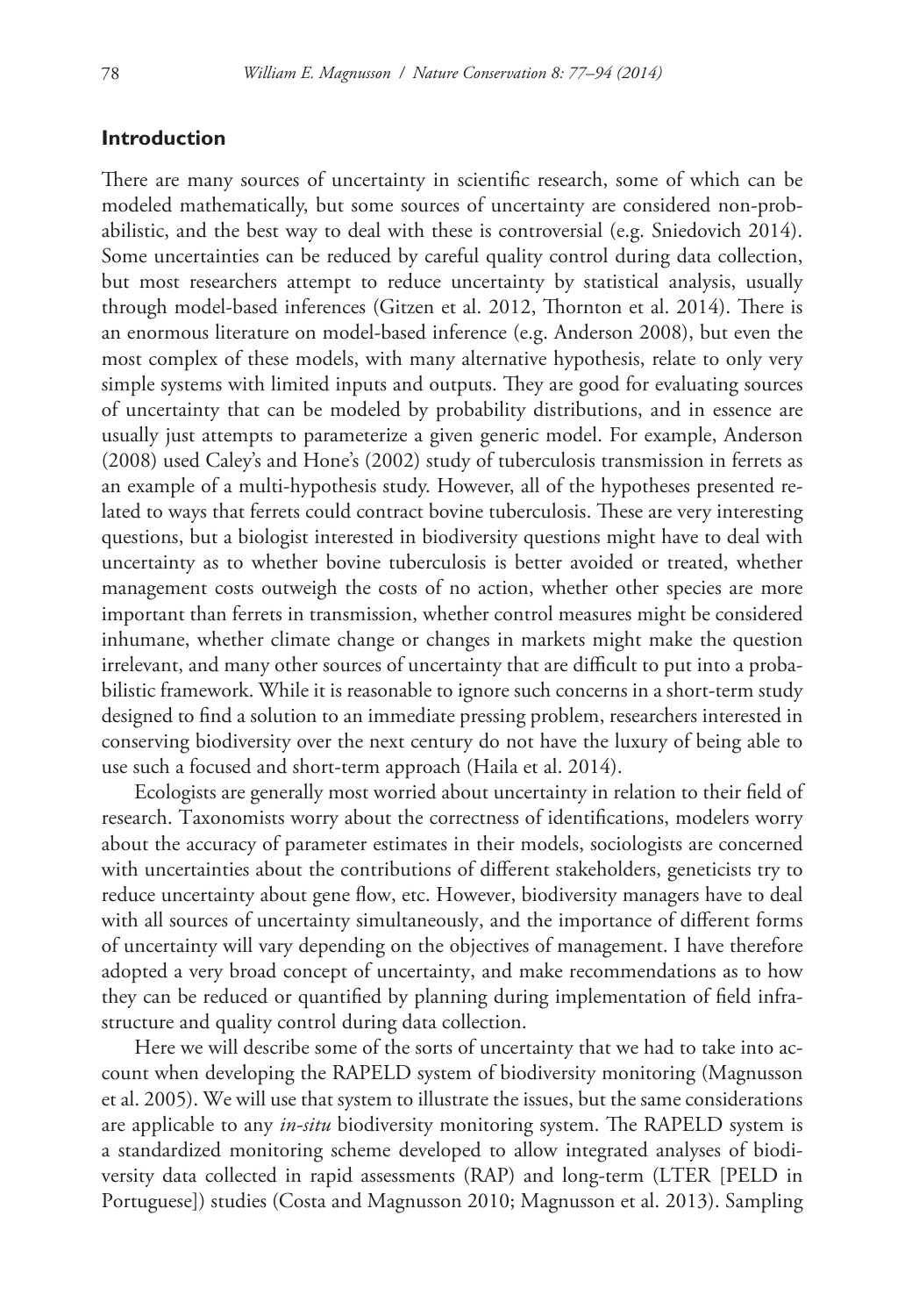in the RAPELD system is based on spatially standardized transects and plots, reducing uncertainty about spatial interpolations and extrapolations. The system can be adapted to different sized areas of interest, but, because it is modular, statistically valid comparisons can be made between studies that originally used different combinations of spatial modules.

The basic sampling unit in the RAPELD system is a 1 km transect combined with one or more permanent plots that are usually 250 m long in the largest dimension. That is, the system was designed for the relatively large landscapes managed by most municipal, state and federal governments, and is often not appropriate for the small-scale landscapes studied by many academic biologists. Uncertainty about the scale at which users would apply the results was the prime reason for designing a modular system.

Although there is large variation in the sizes of RAPELD modules, most users use a standard 25 km² grid with 30 uniformly distributed plots for intensive studies in longterm ecological research sites located near major research institutions, and standard 5 km2 (5 km × 1 km) modules with 10 uniformly distributed plots for RAP studies or long-term studies distributed over large areas ([http://ppbio.inpa.gov.br/inventarios/](http://ppbio.inpa.gov.br/inventarios/modular) [modular](http://ppbio.inpa.gov.br/inventarios/modular)). Uniformly distributed plots are 250 m long and the center line follows the altitudinal contours (<http://ppbio.inpa.gov.br/instalacao/parcelas>), a design that generally allows greater precision of models that relate biodiversity parameters to environmental variables. Plots for special strata, such as streams and riparian zones, are distributed in proportion to their occurrence in the landscape.

Most biologists specialize in a limited range of taxa (e.g. vascular plants) or processes (e.g. pollination), but decision makers have to take into account the needs of many different stakeholders, who may be interested in subjects as varied as the effect of large carnivores on domestic animals, bacterial metagenomics, ecosystem carbon storage and traditional uses of biodiversity. Reduction of these varied interests to a production-line mathematical model with limited inputs and outputs is usually not feasible, especially when a major uncertainty is whether we are addressing the right question (Haila et al. 2014). Therefore, investing monitoring in a limited number of questions, however important they may be at the moment, is not an efficient strategy.

A major difficulty, perhaps the major difficulty, with the interpretation of data collected in monitoring exercises is that the biologists have focused on their favorite group and not collected the data in such a way that it can be integrated with information generated on other biological groups and presumed environmental drivers. Different taxa provide different information about the distribution of biodiversity, and there is often heated discussion about the appropriate group to study (Magurran and McGill 2011). However, the sad reality is that we generally just base our decisions on convenience. There are few groups that have been surveyed over wide areas for which we are reasonably confident that most individuals have been correctly identified. These are usually only birds and vascular plants, though some groups of butterflies and mammals are reasonably well known in some areas. There is strong evidence that they are not sufficient to represent all biodiversity (Caro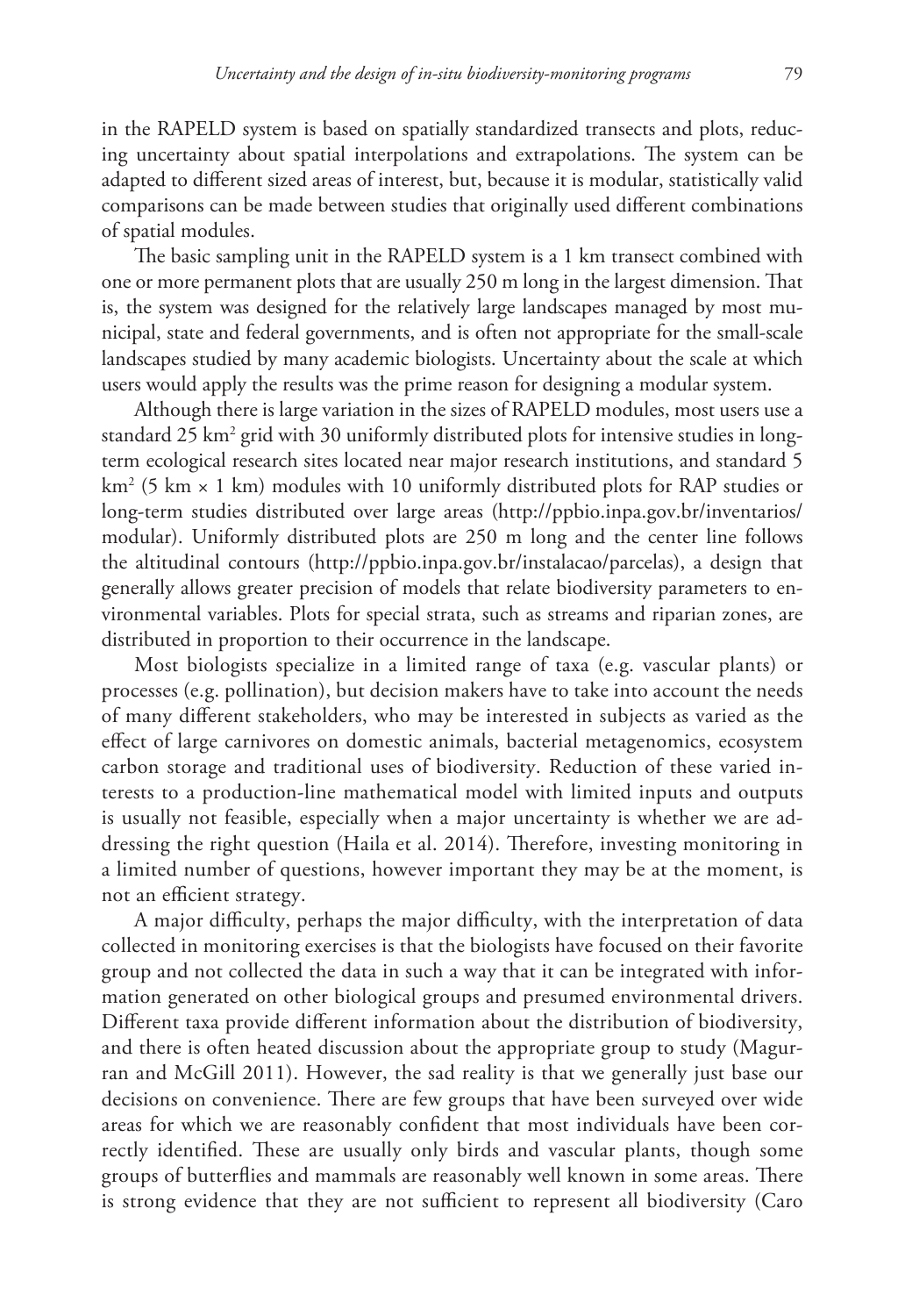2010), but they will continue to do so until we move out of our comfort zones within the internet cloud.

When we started our studies, discussing possible sampling designs only resulted in endless discussions as to which design optimized for a particular question was the "right" design. We found that the only way to obtain integrated data collection was to provide standardized infrastructure that could be used by most researchers to answer a wide variety of questions. Henle et al. (2006) present a European example of this approach, and Olsen et al. (2012) give several examples from the USA. Most researchers had not adequately budgeted for field infrastructure and were happy to use what was available. As this infrastructure had been designed to allow integration, data collection resulted in integrated studies almost as a side effect (Costa and Magnusson 2010, Magnusson et al. 2013).

There is a great difference between planning for an individual study of a limited range of organisms and planning a monitoring system for a wide range of taxa over very large areas. We did not appreciate this at the beginning, and it only became obvious to us as we saw what worked for a wide range of researchers over large areas, and what was mainly useful for specific studies. This dichotomy has been recognized by many researchers responsible for nationwide monitoring of biodiversity (e.g. Johnson 2012, Olsen et al. 2012), but has only recently been included in reviews of best monitoring practice from a statistical perspective (e.g. Buckland et al. 2011, Connolly and Dornelas 2011, Reynolds 2012), most of which had previously concentrated on idiosyncratic planning of projects with a common source of funding (e.g. Likens and Lindenmayer 2011). Below I will provide a short overview of key sources of uncertainty and how standardized field infrastructure can be used to help avoid or quantify uncertainty during the establishment and running of large-scale monitoring schemes.

#### **Uncertainty about the stakeholders**

Individual researchers tend to consider their study site to be primordially of interest in relation to their current research question. However, that piece of land may have a multitude of other values for the local people (Silvius et al. 2004). When planning where to install long-term research sites, we found that many different stakeholders were interested in the same site. Data generated might be used by international organizations, such as the International Long Term Ecological Research program and United Nations agencies, federal agencies, such as ministries of science and environment, regional bodies, such as State Government planning agencies, individuals operating regionally, such as university professors, park administrators and firms specialized in bioprospecting, and those interested in a small patch within a site, such as students, community groups and volunteers. In general they follow a political hierarchy (e.g. Magnusson et al. 2013: 58-59), but the categories do not always have clear boundaries. For example, individual volunteers may contribute to nation-wide projects, such as Christmas bird counts.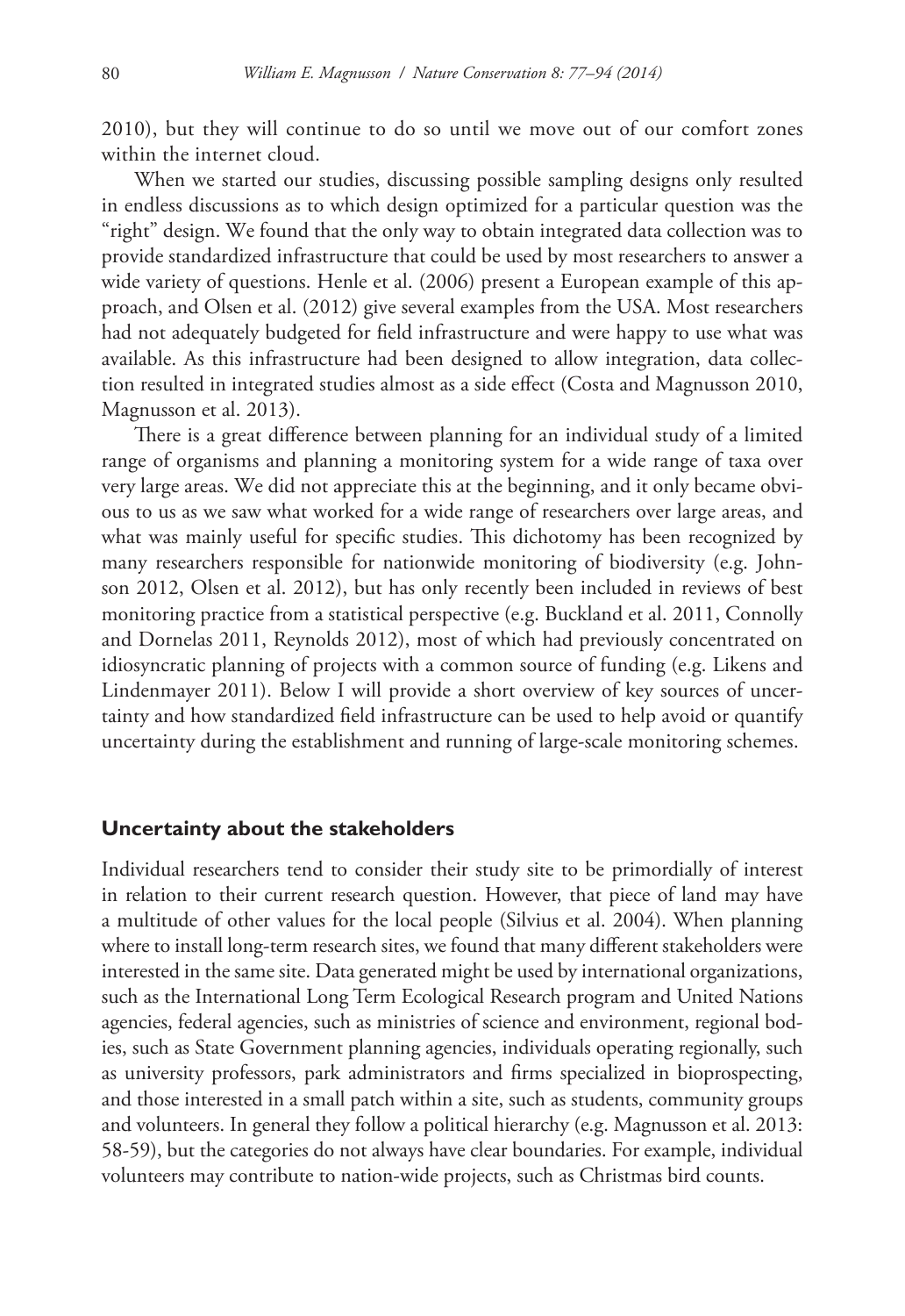Stakeholder roles also depend on their position in the hierarchy. Multinational bodies try to influence decisions by changing national policies. Most funding agencies for long-term monitoring are national, but international organizations may provide short-term funding. Federal and state governmental agencies generally try to manipulate people´s behavior through the legal system. Academics are involved in planning and analysis, and most of the long-term monitoring has to be done by local people or students. All of these categories have fuzzy boundaries, and the relative interest of these groups is likely to change depending on unpredictable factors, such as employment opportunities, market demand and global climate change. Nevertheless, a monitoring scheme has to take into account the different roles of stakeholders. Probably the most difficult aspect of developing the RAPELD system was ensuring that different actors in different levels of the political system would be satisfied with their role, and the roles of other actors (Magnusson et al. 2013).

Biological relationships with distance are not linear (Landeiro and Magnusson 2011, Magurran 2011, Rosenzweig et al. 2011). It is possible to scale up from local data to larger areas, but only if data are collected in spatially standardized arrays, and this may create conflicts with organizations and volunteers who collect the data (Turnhout and Boonman-Berson 2011). Relationships depend heavily on the sampling scale (Baccaro et al. 2012, Rosenzweig et al. 2011, Chisholm et al 2013). Evaluations of the effects of scale of sampling are generally difficult with idiosyncratic sampling, but can be achieved with a few sites with standardized infrastructure. Where coverage is inadequate, geostatistical techniques may help to define priorities for locations of new sampling sites (Lin et al. 2008). Modular designs allow flexibility in answering local questions, while permitting different stakeholders to adjust the system to their questions (Magnusson et al. 2013). Some RAPELD sites, such as that in the Virua National Park, have been used both for local studies of interest to park managers (e.g. Pontes et al. 2012) and included in cross-site comparisons for academic studies (e.g. Souza et al. 2012).

# **Uncertainty about who will monitor**

Different stakeholders have different human and financial resources, but very few have the capacity to undertake detailed studies over large areas. Therefore, we needed a system that would allow integration of a large number of stakeholders with different technological tools at their disposal. Our infrastructure is suitable for use by local people with no formal education, and their participation is often vital because much biodiversity is hidden from the eyes of casual visitors (Magnusson et al. 2013).

Students are the main researchers in most RAPELD sites, but many of the surveys carried out in the modules around the Santo Antônio hydro-electric dam were undertaken by parataxonomists who had been trained in another state. We found that there was a trade-off in sources of uncertainty. Monitoring by students and volunteers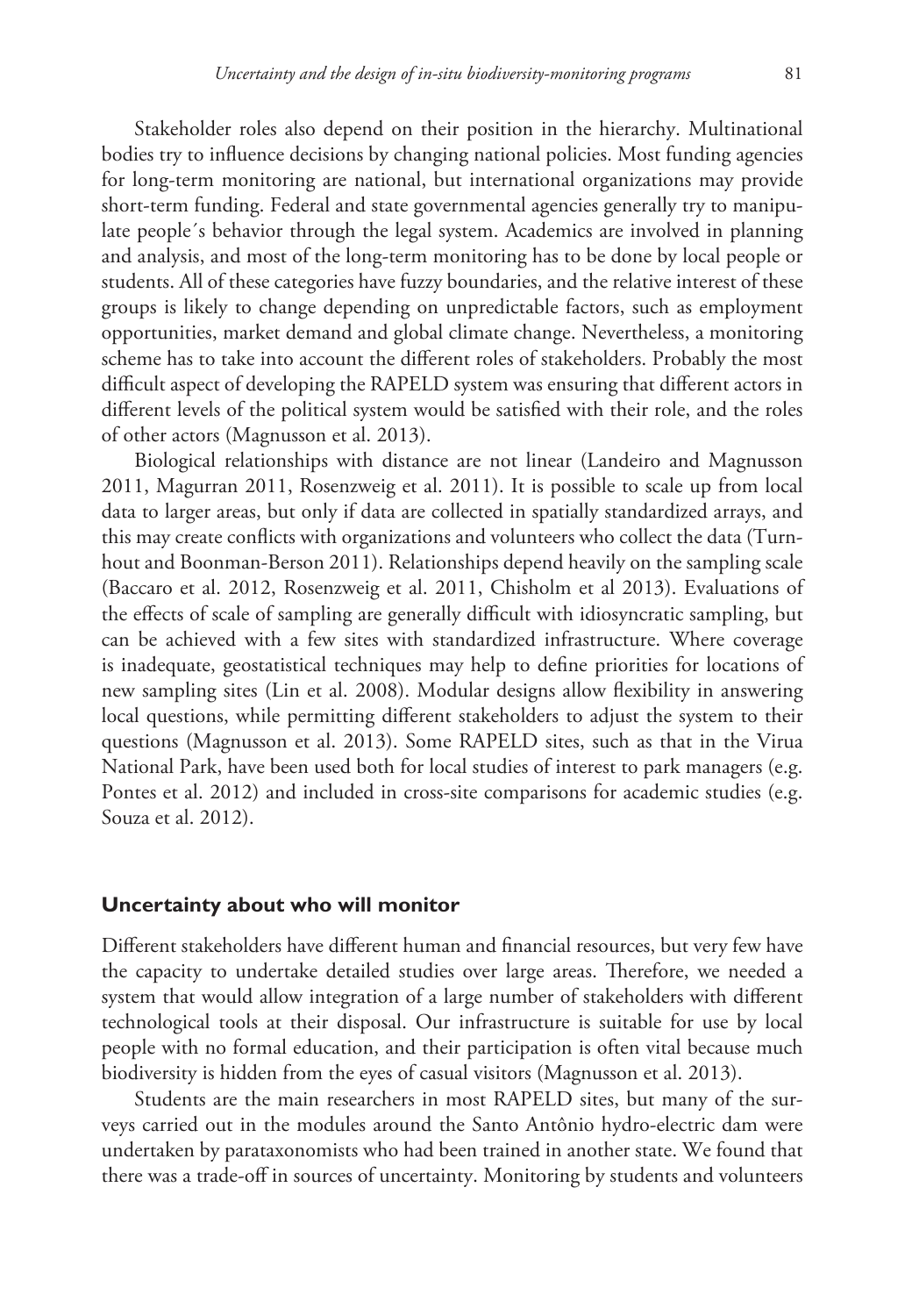increases uncertainty as to the frequency and quality of monitoring. Relying on surveyors specifically contracted for the task, as was the case in Santo Antônio, increases uncertainty as to whether funding will be sufficiently reliable to meet labor-law requirements. By concentrating on field infrastructure, we were able to take advantage of different forms of financing for monitoring in different places and time periods.

Costs of monitoring could not be too great if different stakeholders with limited economic resources were to be involved, but the system had to house high-technology systems, such as eddy-flux towers, when available. While it is not possible to foresee all stakeholders, it is possible to provide field infrastructure that most will need, such as access trails and permanent plots.

# **Uncertainty about relations with remote sensing**

Because of its complexity, all aspects of biodiversity cannot be measured directly and decisions are made based on surrogates, which are usually maps derived from remotesensing data, but may be simply the representation of one biological group by another. For instance, vascular plants are often used to identify "habitats", "ecoregions" or "ecosystems" that purportedly represent boundaries to the distribution of other organisms, such as insects, mammals or fish (e.g. Olson et al. 2001, Higgins et al. 2005). The technology is continually advancing, and it is not possible to predict what remotesensing products will be available in the future, but the greatest sources of uncertainty at the moment relate to the relationships between surrogates and the target organisms in which we are interested (Magnusson 2004, Franklin 2009, Caro 2010).

Biologists generally stratify and collect only where they "know" that certain types of organisms occur (Henle et al. 2006). When they are forced to sample regularly or randomly because that is where the infrastructure is, they almost always discover that their preconceived ideas were wrong (Oliveira et al. 2008), including ideas about the relationships between species distributions and remote-sensing surrogates. Other researchers involved in country-wide programs have found a priori stratification to be problematical (e.g. Johnson 2012, McDonald 2012). Infrastructure that is not dedicated to particular groups reduces the risk that spatial sampling will be dedicated to a particular taxon. Standardized infrastructure in RAPELD plots has allowed validation of surrogates for which geographic information system (GIS) layers were available (e.g. Schietti et al. 2013).

We were initially uncertain about both the questions that stakeholders would want to answer and the remote-sensing technology that would become available. However, most political decisions are made on scales of tens to hundreds of linear kilometers, and few researchers have the resources to use remote-sensing tools with pixel sizes of a few meters. Therefore, we designed a system with relatively large sampling units (250 m long plots and 5 km long transects) that would allow the use of a wide variety of remote-sensing products available today, and will allow the use of even more in the future as products with smaller pixel sizes come on line.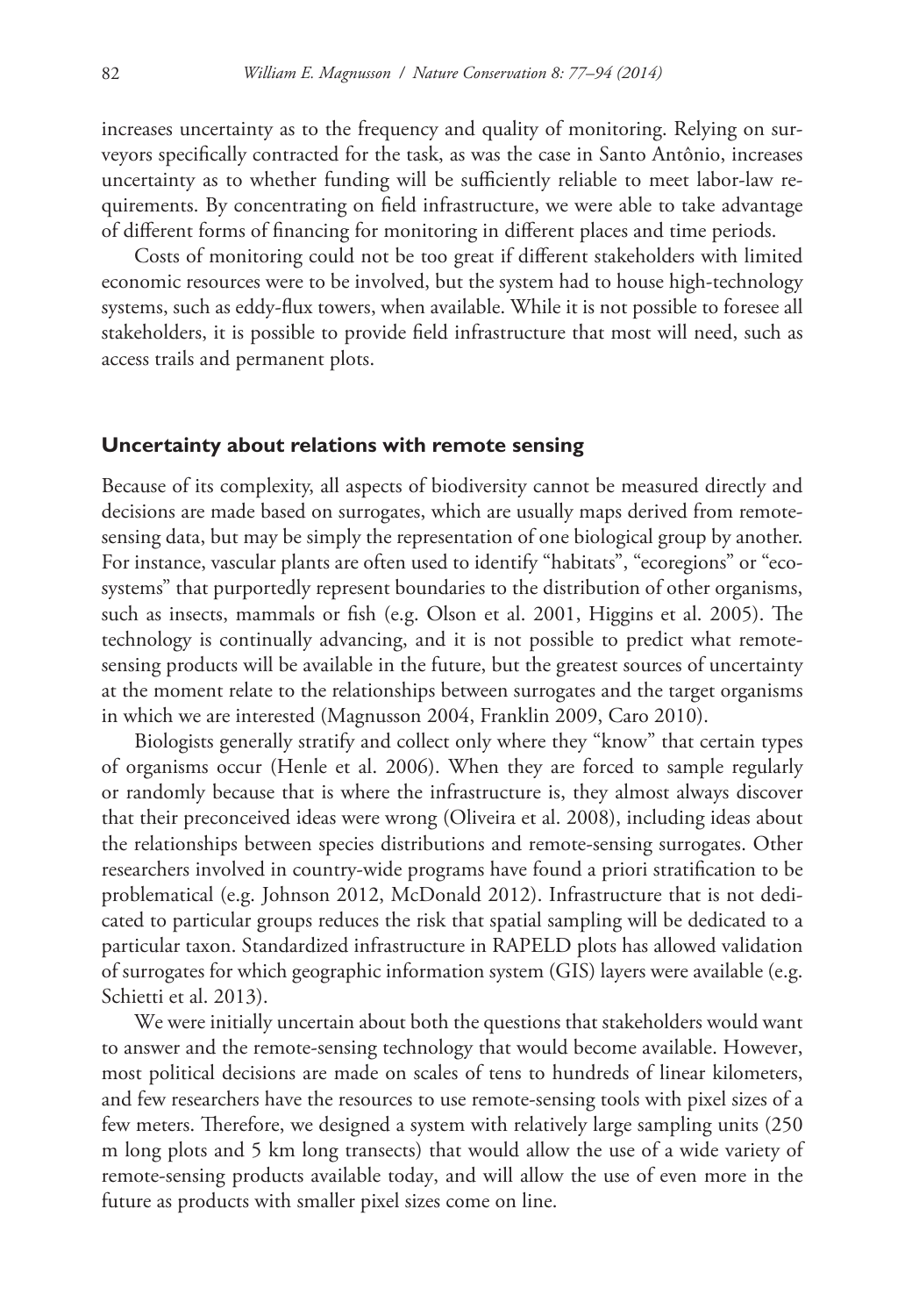#### **Uncertainty about what to sample**

Many monitoring programs have fixed targets, such as the Alberta Biodiversity Monitoring Institute (ABMI – Haughland et al. 2009), the Center for Tropical Forest Science (CTFS – Condit 1988) and Tropical Ecology, Assessment and Monitoring (TEAM – Martins et al. 2007). Standardization of a limited range of targets (e.g. vascular plants in CTFS plots) facilitates standardization, but leaves much biodiversity without coverage. Standardization for many groups (e.g. ABMI and TEAM) greatly increases the costs, and all standardization of targets reduces the range of stakeholders who will participate and the range of questions that can be answered. Therefore, we developed a system that permits essentially all elements of biodiversity to be monitored, but does not require that all targets are monitored in every site.

Integration can be obtained by associating individual sites with larger initiatives for particular targets. For instance, RAPELD plots are included in the RAINFOR (e.g. Emílio et al. 2013), GVID (e.g. Pezzini et al. 2012) and ATDN (Stropp et al. 2009, ter Steege 2013) vegetation networks. The same plots have been surveyed for taxa as diverse as mites (Franklin et al. 2013), ants (Souza et al. 2012), frogs (Menin et al. 2007) and birds (Bueno et al. 2012). There is a logical trade-off. Very strong standardization reduces coverage, but too little standardization makes wide-scale syntheses impossible. Discovering the most appropriate targets for any particular question is an on-going process, so making a design that is only appropriate for one biological group is not an optimal strategy.

#### **Uncertainty about where was sampled**

Most biologists now carry GPS devices, and geographic coordinates are the backbone of the Darwin-core system for digitalizing the information in biological collections. However, precise information about collection locations, or a single point representing the headquarters of park personnel in a large reserve are generally not sufficient to evaluate search effort or relate biological data to potential abiotic drivers. When we installed RAPELD modules in areas that had been intensively studied by other monitoring programs, we encountered many difficulties in avoiding disturbance to their plots, because the other programs did not have precise coordinates delimitating their field infrastructure.

RAPELD modules provide researchers with extremely detailed information on the location of trails, plots and large sessile organisms, such as trees. As RAPELD plots are long and thin, it is easy for researchers to locate their organisms quickly using only a compass and a measuring tape. All trails are marked at 50 m intervals (100 m intervals in some older sites), so researchers and local assistants can record relatively precise locations even when they do not have GPS equipment. This has been especially important for the use of RAPELD in environmental-impact studies, because reduction in area occupied is often a more sensitive measure of impact than attempts to estimate absolute numbers of organisms by mark-recapture methods (See "Uncertainty about detection" below).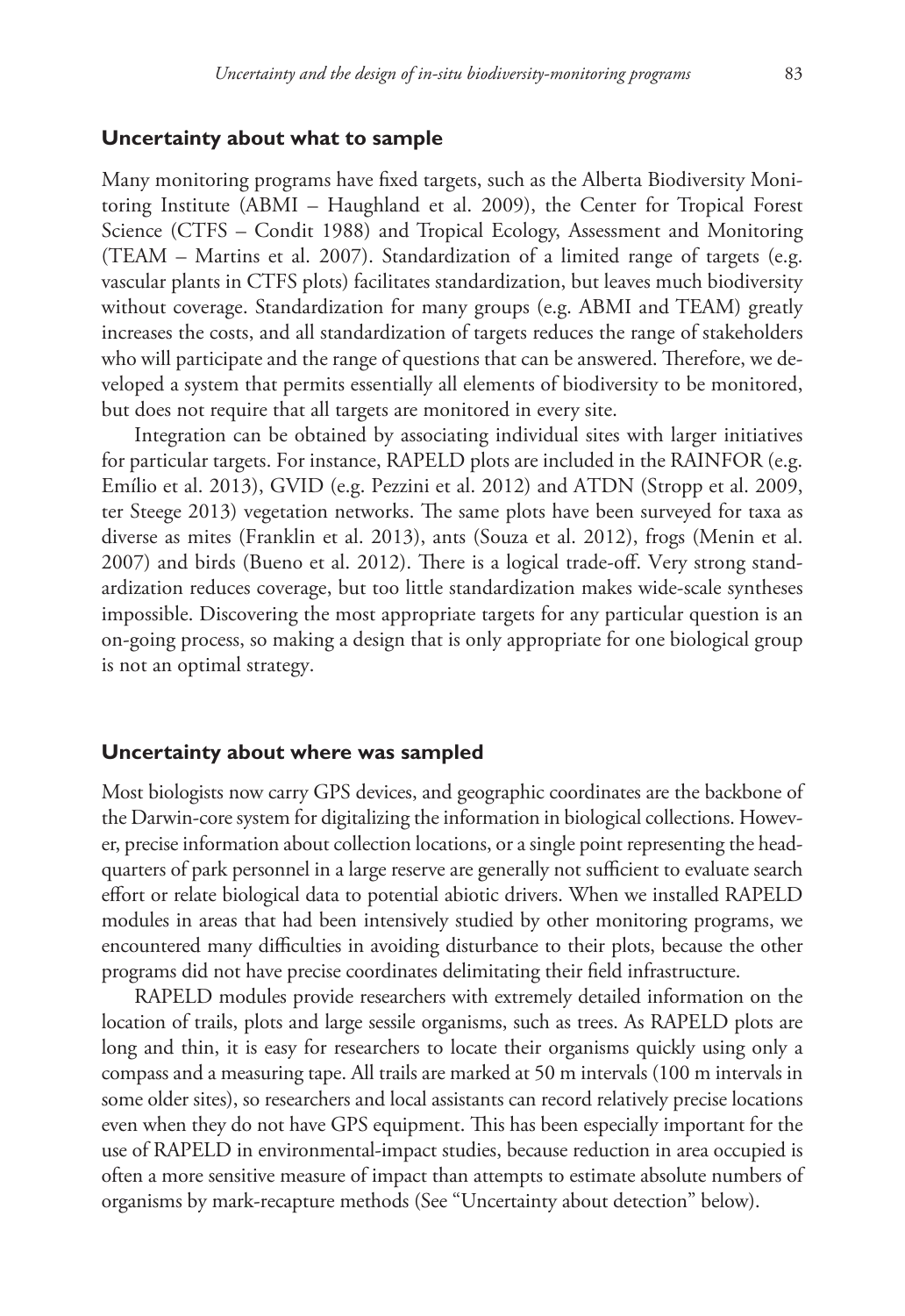## **Uncertainty about relationships**

Different aspects of biodiversity and the environment are usually studied by different researchers, and very often it is difficult to see what these researchers have in common. "Integrated" projects usually involve extensive discussion about how the funds will be divided and the general locations of study sites. However, when the time comes for analysis, it is usually impossible to integrate the different studies that were done on different temporal and spatial scales, even though all were contained within the same geographic envelope. Often, researchers from different disciplines have completely different concepts of what represents replication and independence of observations.

By installing a system of transects, and especially plots, that can be used by a wide range of disciplines, we were able to integrate many studies that previously had been considered too disparate for interdisciplinary studies (see also Henle et al. 2006). Almost all studies that have come out of RAPELD systems have integrated data from a variety of disciplines, but have generally focused on a limited range of biological taxa. However, the RAPELD spatial standardization and emphasis on data storage and availability have allowed integrated studies of concordance in the landscape distribution of different taxa (e.g. Landeiro et al. 2012).

Narrow plots that follow altitudinal contours have less internal variability in environmental predictor variables than conventional square plots, or long thin plots that are not oriented along contour lines (Henle et al. 2006, Castilho et al. 2010). This allows much more precise determination of relationships with predictors than possible with standard plots. As important as reducing uncertainty, is that this reduces costs, and allows detection of changes within a shorter period. For instance, Castilho et al. (2010) were able to show significant relationships between biomass accumulation and environmental predictors with 2-yr intervals between tree surveys in a RAPELD grid, at a fraction of the cost of the implementation of a single large plot, even though the differences would have been within the measurement error for a single large plot.

Most studies in RAPELD plots have investigated the relationships between topographic, soil or hydrological variables and organisms (e.g. Menin et al. 2007, Bueno et al. 2012, Baccaro et al. 2013, Emílio et al. 2013, Schietti et al. 2013), but some studies have investigated relationships among different groups of organisms (e.g. Baccaro et al. 2012, Landeiro et al. 2012) and studies are starting to investigate how relationships change over time (e.g. Espírito-Santo et al. 2009, Castilho et al. 2010). However, evaluation of geographic variation in these relationships based on RAPELD spatial designs replicated in different regions has been undertaken for few groups (e.g. Souza et al. 2012, Zuquim et al. 2012).

#### **Uncertainties that can be reduced by quality control**

## **Uncertainty about identifications**

Field work is increasingly being considered unfashionable (Magnusson 1994) and many believe that we can resolve all the problems associated with biodiversity by min-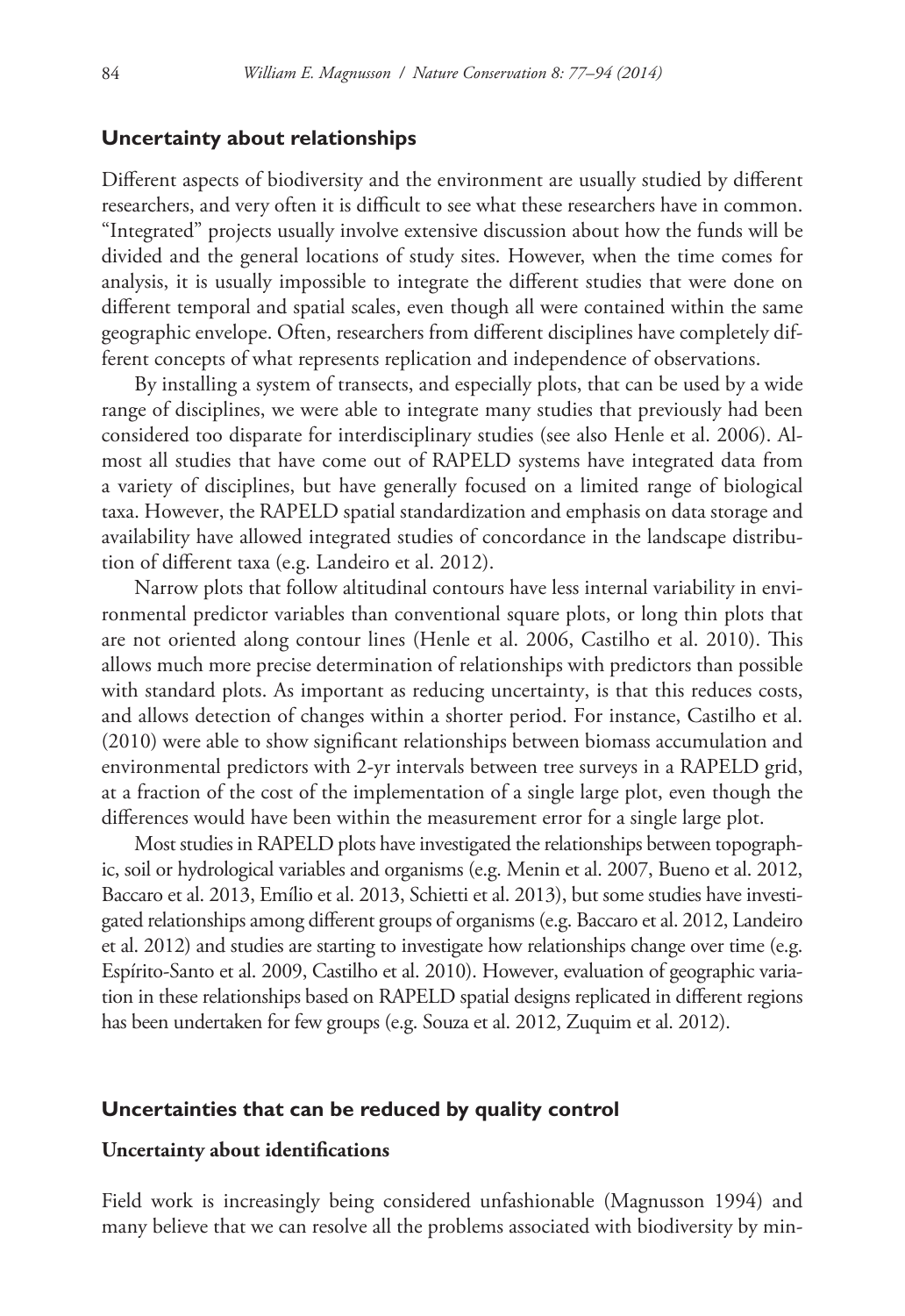ing digital information on collections. However, the quality of identifications is extremely varied. An internet search for photographs of a given species will often result in photographs of organisms from different genera or even phyla. For bio-diverse groups, such as arthropods, the species may not have been described. Advances in genetic techniques may alleviate these problems for collected specimens in the future, but many surveys, especially of endangered taxa, are based on sightings.

Different observers can result in different diversities, and different levels of biotic complementarity, even for comparisons of the same site. Therefore, we have invested heavily in surveyor mobility, so that different researchers can exchange experiences and compare identifications. Field workshops are much more efficient than learning by reading, and field courses are a large part of our investment [<http://ppbio.inpa.gov.br/exten](http://ppbio.inpa.gov.br/extensao)[sao](http://ppbio.inpa.gov.br/extensao)>. In any case, as many voucher specimens and photographs should be taken as are financially and ethically feasible. Passive sampling by traps may reduce observer biases, and some taxa can only be efficiently sampled with traps. However, passive sampling is often inefficient in comparison to active sampling (e.g. Ellison et al. 2007), and passive sampling usually does not allow precise evaluation of the area sampled by the device, invalidating estimates of the number of species in the area of interest using rarefaction.

Marked plants (live herbariums) may allow re-evaluation of identifications in the future. Production of printed and internet field guides helps maintain stability of identifications across sites, and within the same site through time. For the first RAPELD site, we produced guides to frogs, lizards, the predominant understory angiosperms and ferns (Costa et al. 2008, Lima et al. 2008, Vitt et al. 2008, Zuquim et al. 2008). Guides to snakes, ants and fungal fruiting bodies are in production. Video footage and sonograms help identification of many taxa <[http://ppbio.inpa.gov.br/sapoteca/](http://ppbio.inpa.gov.br/sapoteca/paginainicial) [paginainicial](http://ppbio.inpa.gov.br/sapoteca/paginainicial)>. Where possible, genetic material should be collected and stored, even if resources are not currently available for analyses. The laboratory costs for genetic analyses are dropping precipitately, and exotic and expensive analyses today will be routine in the future. Other techniques, such as near-infrared spectroscopy (NIRS), offer even cheaper solutions (Foley et al. 1998, Durgante et al. 2013). However, if the material is not collected now, we may lose our bench marks.

#### **Uncertainty about detectability**

Conservation decisions are made based on the distribution of taxa, but distribution is defined as much by the area that a species does not occur as by where it occurs. False absences may lead to bad scientific decisions (Yoccoz et al. 2001, Buckland et al. 2011), and those decisions may lead to the waste of limited conservation resources. There are many methods for correcting for the detectability of individuals (Williams et al. 2002, Buckland et al. 2011), but they are usually too expensive to be applied in general surveys. In contrast, evaluation of the detectability of species may allow much better estimates of the proportion of the landscape occupied by a given taxon (MacKenzie et al. 2002).

Estimates of species detectability and occupancy generally require repeated surveys of sampling units, though in some cases space can be substituted for time. To be able to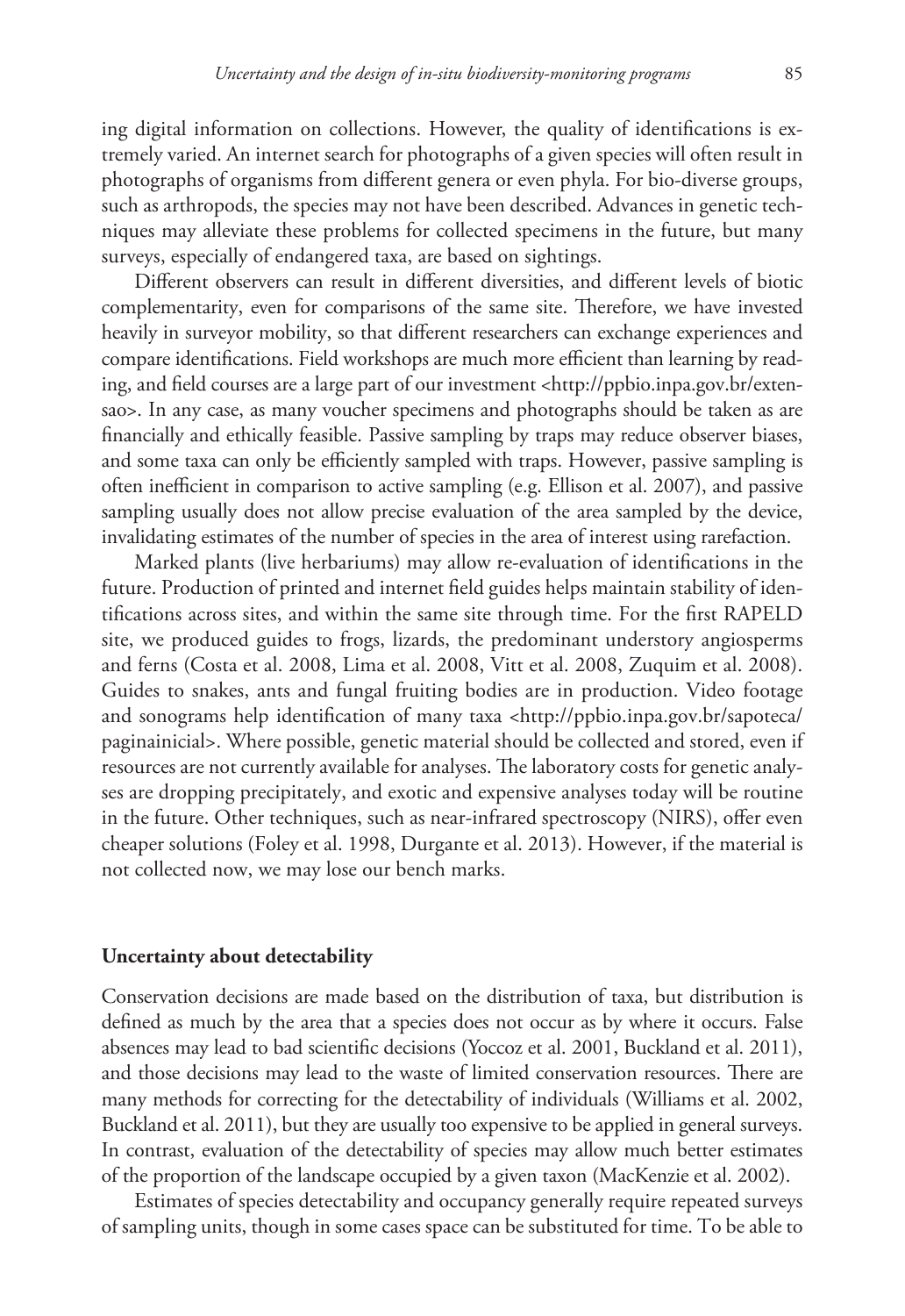use those techniques, it is important that detailed information is available about where organisms were collected, and the effort expended to detect them. This is relatively easy to do with the spatially standardized sampling units used in the RAPELD system. Precise coordinates are often available for specimens collected in conventional surveys, but researchers who do not collect in spatially standardized units usually do not report sampling effort, especially if no specimen was collected. Spatially standardized units have allowed the evaluation of occupancy in RAPELD modules, and will allow long-term changes in occupancy to be evaluated. Even in the case that the researcher is confident that they record all the species within a sampling unit (a rare occurrence in the field, but common in researcher imaginations), quantifying detectability greatly increases the confidence that other researchers and managers will have in the results.

#### **Uncertainty about complementarity**

Complementarity is a core concept in systematic conservation planning (Jost et al. 2011, Kukkala and Moilanen 2013). However, most of the software used assumes that there is complete knowledge of the distribution of species, and this is not the case for many bio-diverse taxa in bio-diverse regions (see sections on detectability and distributions above). Studies by Ana Albernaz in the Alter do Chaõ region showed that, when these assumptions are not met, results reflect more the distribution of sampling than the distribution of the biota (Magnusson et al. 2013).

There are other options for planning, such as the use of complementarity of species assemblages based on multivariate ordination techniques (e.g. Reyers et al. 2002, Ilg et al. 2012) and selection of sites for additional sampling when initial sampling is inadequate (e.g. Lin et al. 2008). However, spatially standardized sampling is generally the easiest option to evaluate the assumptions of analyses, and standardized sampling has allowed evaluation of the effects of scale and position of sampling units in RAPELD plots (Franklin et al. 2013) and elsewhere (Chisholm et al. 2013).

#### **Uncertainty about data quality and management**

For monitoring, data is generally a more important product than scientific publications (Costello et al. 2013, Piwowar 2013). There are many schemes for storing and making data available, often with automatic upload by individual researchers. However, just having the system available does not mean that it will be used, leading to the "empty archive" syndrome (Nelson 2009). Also, data with errors may be worse than no data at all. We were unable to achieve adequate data quality just by offering information-technology resources; we had to have a human in the system (Pezzini et al. 2012, Magnusson et al. 2013). Other organizations have come to the same conclusion (Billick 2010). The spatially standardized system facilitated the production of data forms, but the flexibility in the taxa and collecting techniques added to the complexity of the process.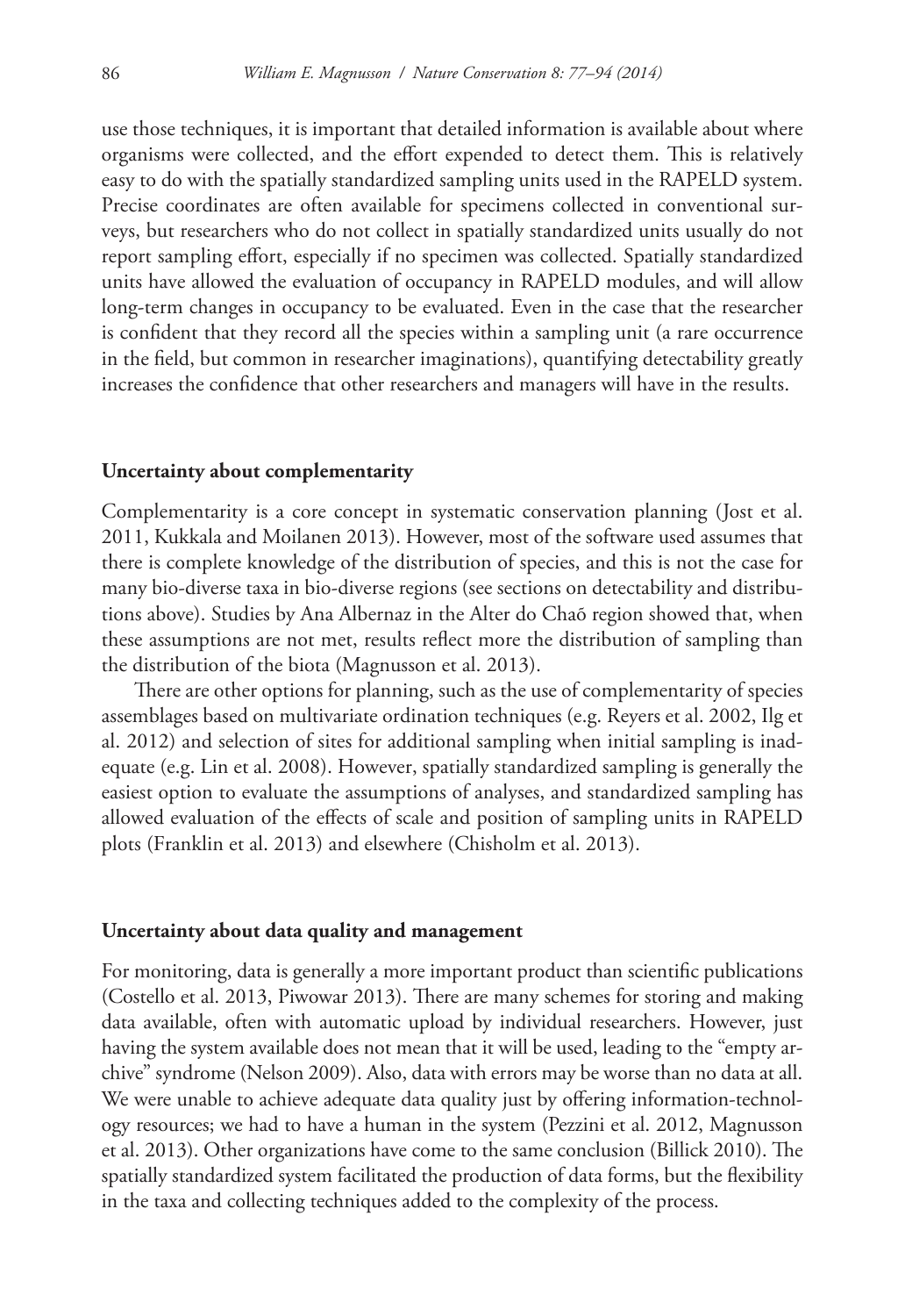We were initially uncertain as to the best way to make data available. There are many database programs available, and information-technology specialists are always willing to develop another one. However, use of a single database for all the data is not viable for diverse monitoring data (Hale 1999), and it is more efficient to use a data repository that can be used to populate different databases with different purposes (Reichman et al. 2011). In this case, searches are undertaken on the metadata rather than the data themselves (Evans and Foster 2011). In the end, we found that the technology available far exceeds the ability of researchers to use it.

The information-technology revolution is recent, and none of our major field researchers had formal training in data management. Worse still, most university programs still do not offer specific courses in the principles of data management to biologists, though some do offer courses in the use of specific database programs. Data management is not easy or intuitive, and it is a critical phase in research that can effectively nullify all the planning that has gone into data collection. In the end, we found that the major uncertainties were related to whether (1) researchers would be motivated to make their data available, (2) whether researchers had already lost critical data in the field, (3) whether researchers had sufficient training to effectively deposit data, and (4) whether we could find the resources to undertake the capacity building and data verification necessary. Every major project should have a full time data manager responsible for training and data screening, but few do.

We adopted the Ecological Metadata Language (EML) used in the Metacat system (Fegraus et al. 2005) by the International Long-Term Ecological Research (ILTER) sites. However, we found that the generic coordinates required by that system, which basically just locate the study site, were not sufficient for most ecological analyses, especially of local landscapes. As the sampling sites are standardized, it was relatively easy for us to annex accessory metadata tables <[http://ppbio.inpa.gov.br/sites/default/files/](http://ppbio.inpa.gov.br/sites/default/files/repositorio_PPBio_maio_2012.rar) [repositorio\\_PPBio\\_maio\\_2012.rar](http://ppbio.inpa.gov.br/sites/default/files/repositorio_PPBio_maio_2012.rar)> to the EML metadata so that researchers could easily record the detailed information that will make their data useful to the broadest range of researchers in the future.

# **Conclusions**

I have covered only a few of the sources of uncertainty that a field monitoring scheme has to deal with, but they illustrate the complexity of the problem. We are monitoring because we are uncertain, so uncertainty has to be a central issue in any monitoring scheme. However, biodiversity monitoring is more complex than monitoring physical phenomena, such as weather, because there are so many definitions of biodiversity, and it has different values for different segments of society (see Haila et al. 2014).

When we first implemented RAPELD, we opted for a hierarchical design, with regular sampling at the local level, but sampling sites limited by logistical considerations over larger areas. Although there was little theoretical support for it at the time, it has been useful to respond to a wide range of questions of interest to decision makers (Magnusson et al. 2013),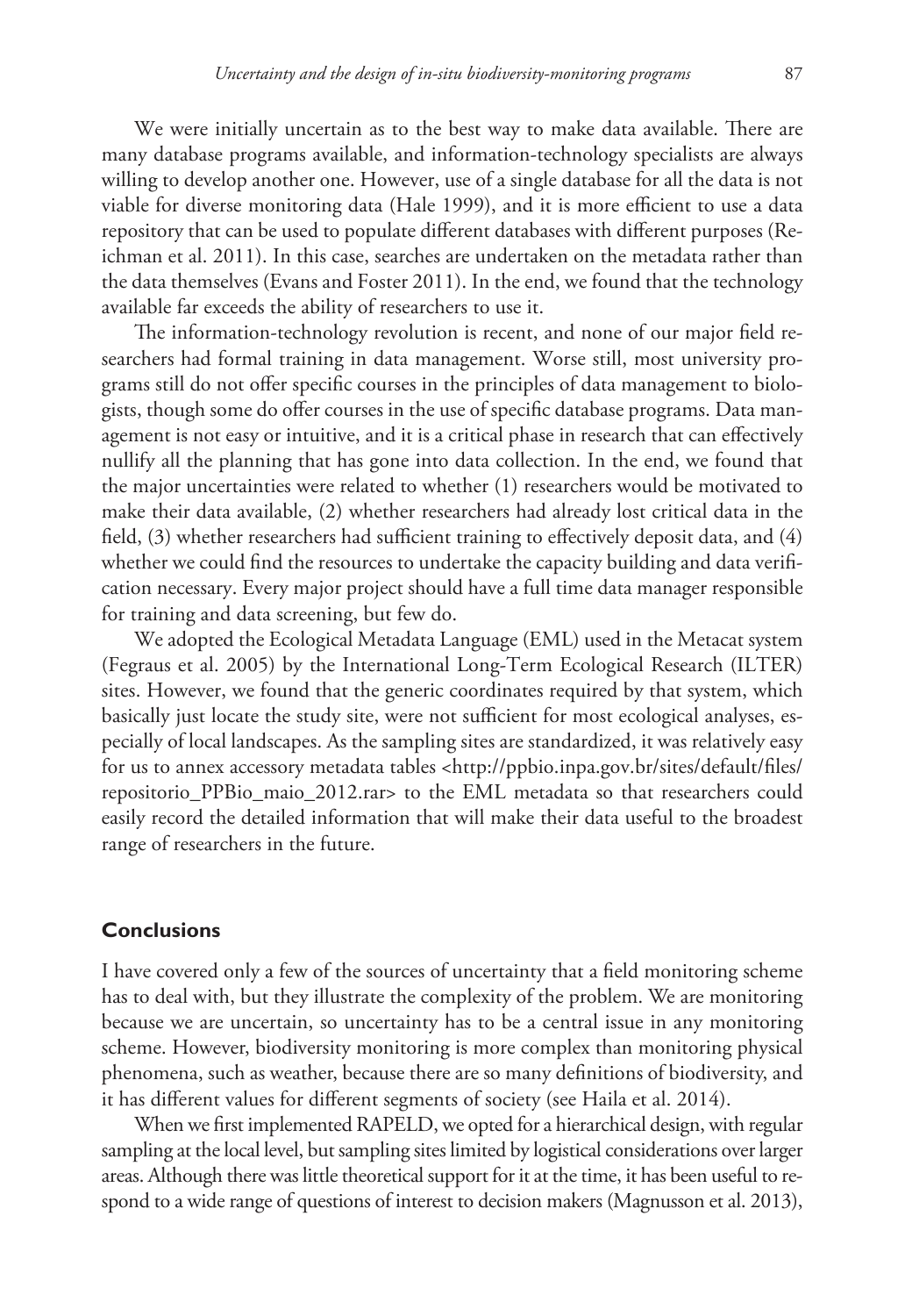it is similar to designs adopted by other researchers faced with sampling biodiversity over large areas (e.g. McDonald 2012, Olsen et al. 2012), and it is a design that has since been approved by experienced modelers for continent-wide monitoring (e.g. Franklin 2009, Johnson 2012, Reynolds 2012). Because the design is modular, it can be adapted to a wide range of situations. At first, we envisaged that most sites would have 5 km  $\times$  5 m grids, but the most favored module today is 5 km  $\times$  1 km. We were uncertain about everything and adopted a learning-by-doing approach, while always trying to maximize comparability with data collected previously. We are more surprised at how little we have had to modify the original design than by the changes we have implemented (Magnusson et al. 2013).

We were even uncertain about the questions that researchers will want to answer in the future using the data we are collecting today. Therefore, rather than adopting a taxon- or question-oriented approach, we focused on a spatial design that allows flexibility in questions and taxa studied, while allowing the landscape-geographical approaches required by conservation biology. It is a compromise, but a necessary one. RAPELD sites are being used to answer many specific questions, so the trade-off is generally not between monitoring and answering specific questions. It is between investing in field infrastructure and planning now, rather than in short-term studies that are good for researcher curricula, but that contribute little to long-term, wide-scale conservation planning. At the moment, many citizen monitoring programs, combined with good data availability, are contributing more to our understanding of global phenomena, such as climate change, than are more scientific programs (Schmeller et al. 2009), despite criticisms from academics (e.g. Ferraz et al. 2008). We professional scientists need to learn from the amateurs, and incorporate planning, standardization, and data availability, while maintaining the flexibility that uncertainty demands.

## **Acknowledgments**

The ideas expressed in this paper were developed by too many people to cite here, but all are participants in the Instituto Nacional de Ciência Tecnologia - Centro de Estudos Integrados da Biodiversidade Amazônica (INCT-CENBAM), and the Brazilian Program for Biodiversity Research (PPBio). I thank Klaus Henle for the opportunity to participate in the workshop and the stimulus for the important interactions through EU Bon (EU FP project grant number 308454).

# **References**

- Anderson DR (2008) Model Based Inference in the Life Sciences. Springer, New York, 184 pp. ISBN 978-0-387-74075-1
- Baccaro FB, De Souza JLP, Franklin E, Landeiro VL, Magnusson WE (2012) Limited effects of dominant ants on assemblage species richness in three Amazon forests. Ecological Entomology 37: 1–12. [doi: 10.1111/j.1365-2311.2011.01326.x](http://dx.doi.org/10.1111/j.1365-2311.2011.01326.x)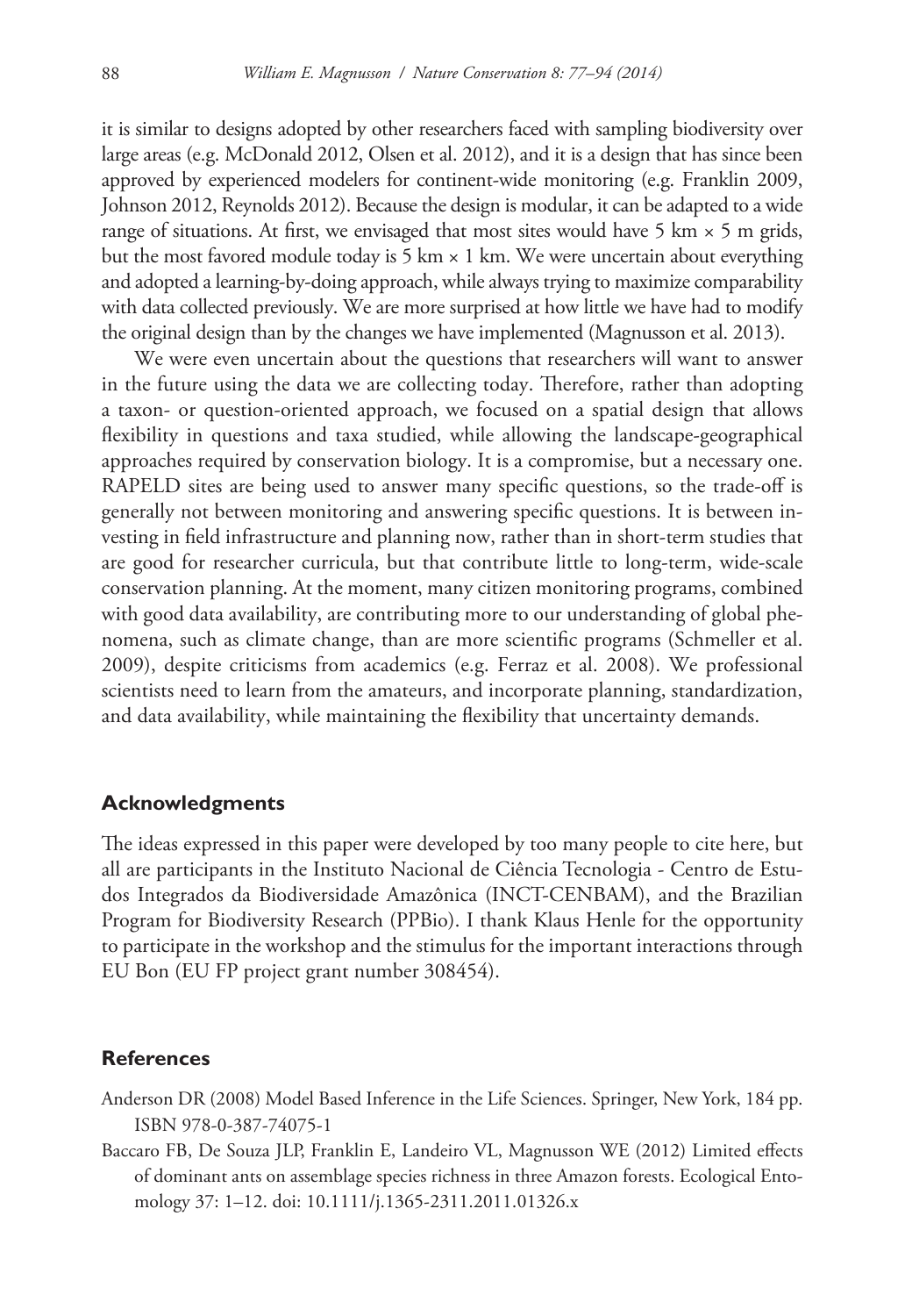- Baccaro FB, Rocha IF, Aguila EG, Schietti J, Emílio T, Pinto JLPV, Lima AP, Magnusson WE (2013) Changes in ant functional groups are correlated with water-table level in an Amazonian terra firme forest. Biotropica 45: 755–763. [doi: 10.1111/btp.12055](http://dx.doi.org/10.1111/btp.12055)
- Billick I (2010) Managing place-based data. In: Billick I, Price MV (Eds) The Ecology of Place. University of Chicago Press, Chicago, IL, 382–402. [doi: 10.7208/chica](http://dx.doi.org/10.7208/chicago/9780226050447.001.0001)[go/9780226050447.001.0001](http://dx.doi.org/10.7208/chicago/9780226050447.001.0001)
- Buckland ST, Studeny AC, Magurran AE, Newson SE (2011) Biodiversity monitoring: the relevance of detectability. In: Magurran AE, McGill BJ (2011) Biological Diversity. Oxford University Press, Oxford, 25–36.
- Bueno AS, Bruno RS, Pimentel TP, Sanaiotti TM, Magnusson WE (2012) The width of riparian habitats for understory birds in an Amazonian forest. Ecological Applications 22: 722–734. [doi: 10.1890/11-0789.1](http://dx.doi.org/10.1890/11-0789.1)
- Caley P, Hone J (2002) Estimating the force of infection: *Mycobacterium bovis* infection in feral ferrets *Mustela furo* in New Zealand. Journal of Animal Ecology 71: 44–54. [doi:](http://dx.doi.org/10.1046/j.0021-8790.2001.00573.x) [10.1046/j.0021-8790.2001.00573.x](http://dx.doi.org/10.1046/j.0021-8790.2001.00573.x)
- Caro T (2010) Conservation by Proxy: Indicator, Umbrella, Keystone, Flagship, and Other Surrogate Species. Island Press, Washington, 400 pp.
- Castilho CV, Magnusson WE, Araújo RNO, Luizaõ FJ (2010) Short-term temporal changes in tree live biomass in a Central Amazonian forest, Brazil. Biotropica 42: 95–103. [doi:](http://dx.doi.org/10.1111/j.1744-7429.2009.00543.x) [10.1111/j.1744-7429.2009.00543.x](http://dx.doi.org/10.1111/j.1744-7429.2009.00543.x)
- Chisholm RA, Muller-Landau HC, Rahman KA, Bebber DP, Bin Y, Bohlman SA, Bourg NA, Brinks J, Bunyavejchewin S, Butt N, Cao H, Cao M, Cardenas D, Chang L-W, Chiang J-M, Chuyong G, Condit R, Dattaraja HS, Davies S, Duque A, Fletcher C, Gunatilleke N, Gunatilleke S, Hao Z, Harrison RD, Howe R, Hsieh C-F, Hubbell SP, Itoh A, Kenfack D, Kiratiprayoon S, Larson AJ, Lian J, Lin D, Liu H, Lutz JA, Ma K, Malhi Y, McMahon S, McShea W, Meegaskumbura M, Razman SM, Morecroft MD, Nytch CJ, Oliveira A, Parker GG, Pulla S, Punchi-Manage R, Romero-Saltos H, Sang W, Schurman J, Su1S-H, SukumarR, SunI-F, Suresh HS, Tan S, Thomas D, Thomas S, Thompson J, Valencia R, Wolf A, Yap S, Ye W, Yuan Z, Zimmerman JK (2013) Scale-dependent relationships between tree species richness and ecosystem function in forests. Journal of Ecology 101: 1214–12224. [doi: 10.1111/1365-2745.12132](http://dx.doi.org/10.1111/1365-2745.12132)
- Condit R (1988) Tropical Forest Census Plots. Springer, New York, NY, 221 pp.
- Connolly SR, Dornelas M (2011) Fitting and empirical evaluation of models for species abundance distributions. In: Magurran AE, McGill BJ (2011) Biological Diversity. Oxford University Press, Oxford, UK, 123–140.
- Costa FRC, Magnusson WE (2010) The need for large-scale, integrated studies of biodiversity – the experience of the program for biodiversity research in Brazilian Amazônia. Natureza & Conservação 8: 1–5. [doi: 10.4322/natcon.00801001](http://dx.doi.org/10.4322/natcon.00801001)
- Costa FRC, Espinelli FP, Figueiredo FO (2008) Guide to the Marantaceae of Reserva Ducke & Reserva Biológica Uatumã. Áttema Design Editorial, Manaus, AM.
- Costello MJ, Michener WK, Gahegan M, Zhang Z-Q, Bourne PE (2013) Biodiversity data should be published, cited, and peer reviewed. Trends in Ecology & Evolution 28: 454– 461. [doi: 10.1016/j.tree.2013.05.002](http://dx.doi.org/10.1016/j.tree.2013.05.002)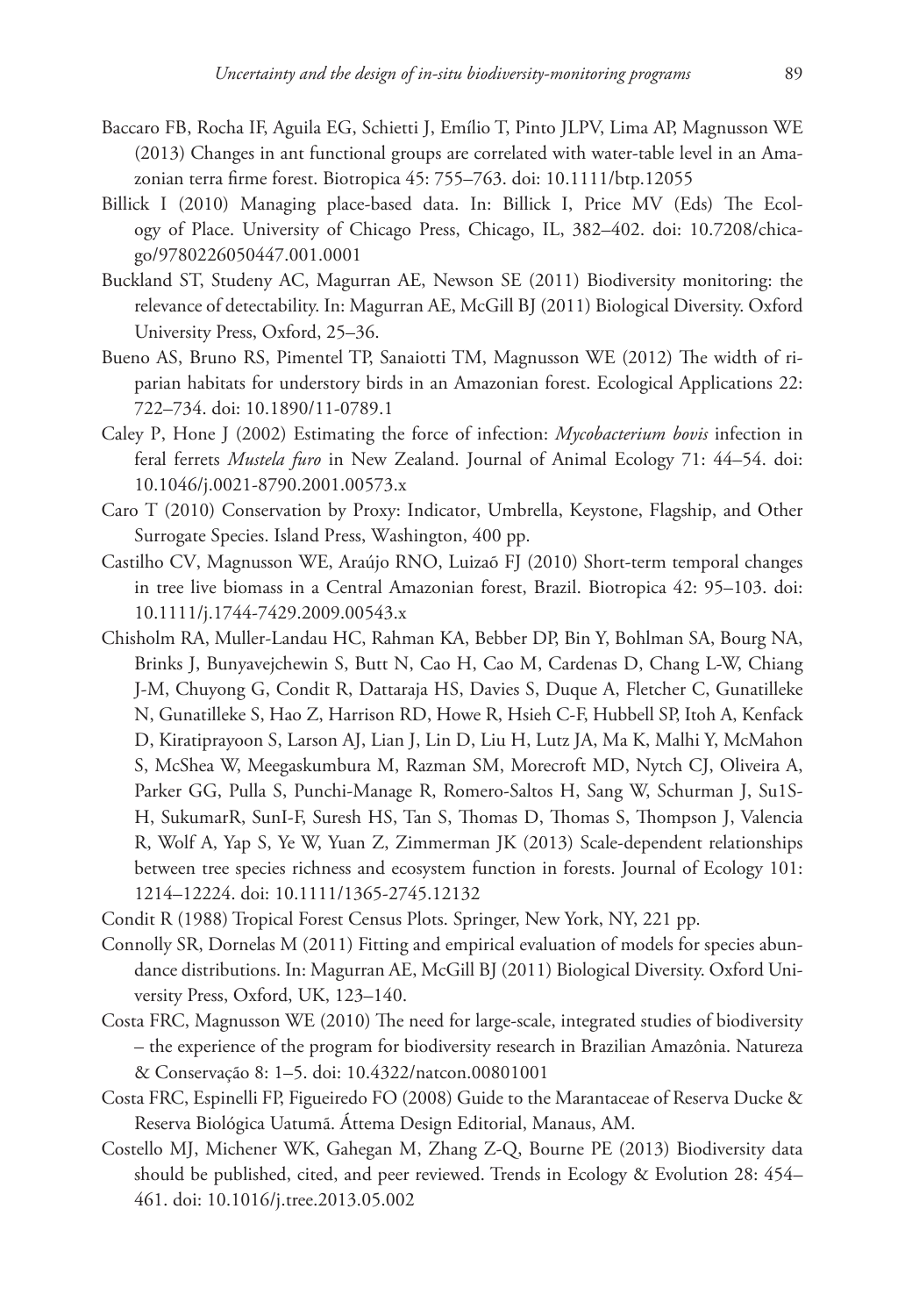- Durgante FM, Higuchi N, Vicentini A, Almeida A (2013) Species spectral signature: Discriminating closely related plant species in the Amazon with near-infrared leaf-spectroscopy. Forest Ecology and Management 291: 240–248. [doi: 10.1016/j.foreco.2012.10.045](http://dx.doi.org/10.1016/j.foreco.2012.10.045)
- Ellison AM, Record S, Arguello A, Gotelli NJ (2007) Rapid inventory of the ant assemblage in a temperate hardwood forest: species composition and assessment of sampling methods. Environmental Entomology 36: 766–775. [doi: 10.1603/0046-225X\(2007\)36\[766:RIOT](http://dx.doi.org/10.1603/0046-225X(2007)36%5B766:RIOTAA%5D2.0.CO;2) [AA\]2.0.CO;2](http://dx.doi.org/10.1603/0046-225X(2007)36%5B766:RIOTAA%5D2.0.CO;2)
- Emilio T, Quesada CA , Costa FRC, Magnusson WE, Schietti J, Feldpausch TR, Brienen RJW, Baker TR, Chave J, Álvarez E, Araújo A, Bánki O, Castilho CV, Honorio C. EN , Killeen TJ, Malhi Y, Mendoza EMO, Monteagudo A, Neill D, Parada GA, Pe-a-Cruz A, Ramirez-Angulo H, Schwarz M, Silveira M, ter Steege H, Terborgh JW, Thomas R, Torres-Lezama A, Vilanova E, Phillips OL (2013) Soil physical conditions limit palm and tree basal area in Amazonian forests. Plant Ecology and Diversity 7(1/2): 215–229. [doi:](http://dx.doi.org/10.1080/17550874.2013.772257) [10.1080/17550874.2013.772257](http://dx.doi.org/10.1080/17550874.2013.772257)
- Espírito-Santo HMV, Magnusson WE, Zuanon J, Mendonça FP, Landeiro VL (2009) Seasonal variation in the composition of fish assemblages in small Amazonian streams: evidence for predictable changes. Freshwater Biology 54: 536–548. [doi: 10.1111/j.1365-](http://dx.doi.org/10.1111/j.1365-2427.2008.02129.x) [2427.2008.02129.x](http://dx.doi.org/10.1111/j.1365-2427.2008.02129.x)
- Evans JÁ, Foster JG (2011) Metaknowledge. Science 331: 721–725. [doi: 10.1126/sci](http://dx.doi.org/10.1126/science.1201765)[ence.1201765](http://dx.doi.org/10.1126/science.1201765)
- Fegraus EH, Andelman S, Jones MB, Schildhauer M (2005) Maximizing the value of ecological data with structured metadata: An introduction to ecological metadata language (EML) and principles for metadata creation. Bulletin of the Ecological Society of America 86: 158–168. [doi: 10.1890/0012-9623\(2005\)86\[158:MTVOED\]2.0.CO;2](http://dx.doi.org/10.1890/0012-9623(2005)86%5B158:MTVOED%5D2.0.CO;2)
- Ferraz G, Marinelli CE, Lovejoy TE (2008) Biological monitoring in the Amazon: Recent progress and future needs. Biotropica 40: 7–10.
- Foley WJ, McIlwee A, Lawler I, Aragones L, Woolnough AP, Berding N (1998) Ecological applications of near infrared reflectance spectroscopy - a tool for rapid, cost-effective prediction of composition of plant and animal tissues and aspects of animal performance. Oecologia 116: 293–305. [doi: 10.1007/s004420050591](http://dx.doi.org/10.1007/s004420050591)
- Franklin J (2009) Mapping Species Distributions. Cambridge University Press, Cambridge, 336 pp.
- Franklin E, Moraes J, Landeiro VL, Souza JLP, Pequeno PACL, Magnusson WE, Morais JW (2013) Geographic position of sample grid and removal of uncommon species affect multivariate analyses of diverse assemblages: The case of oribatid mites (Acari: Oribatida). Ecological Indicators 34: 172–180. [doi: 10.1016/j.ecolind.2013.04.024](http://dx.doi.org/10.1016/j.ecolind.2013.04.024)
- Gitzen RA, Millspaugh JJ, Cooper AB, Licht DS (Eds) (2012) Design and Analysis of Longterm Ecological Monitoring Studies. Cambridge University Press, Cambridge, UK, 590 pp. [doi: 10.1017/CBO9781139022422](http://dx.doi.org/10.1017/CBO9781139022422)
- Haila Y, Henle K, Apostolopoulou E, Joanna Cent J, Framstad E, Görg C, Jax K, Klenke R, MagnussonWE, Matsinos Y, Müller B, Paloniemi R, Pantis J, Rauschmayer F, Ring I, Settele J, Similä J, Touloumis K, Tzanopoulos J, Pe'er G (2014) Confronting and Coping with Uncertainty in Biodiversity Research and Praxis. Nature Conservation 8: 45–75. [doi:](http://dx.doi.org/10.3897/natureconservation.8.5942) [10.3897/natureconservation.8.5942](http://dx.doi.org/10.3897/natureconservation.8.5942)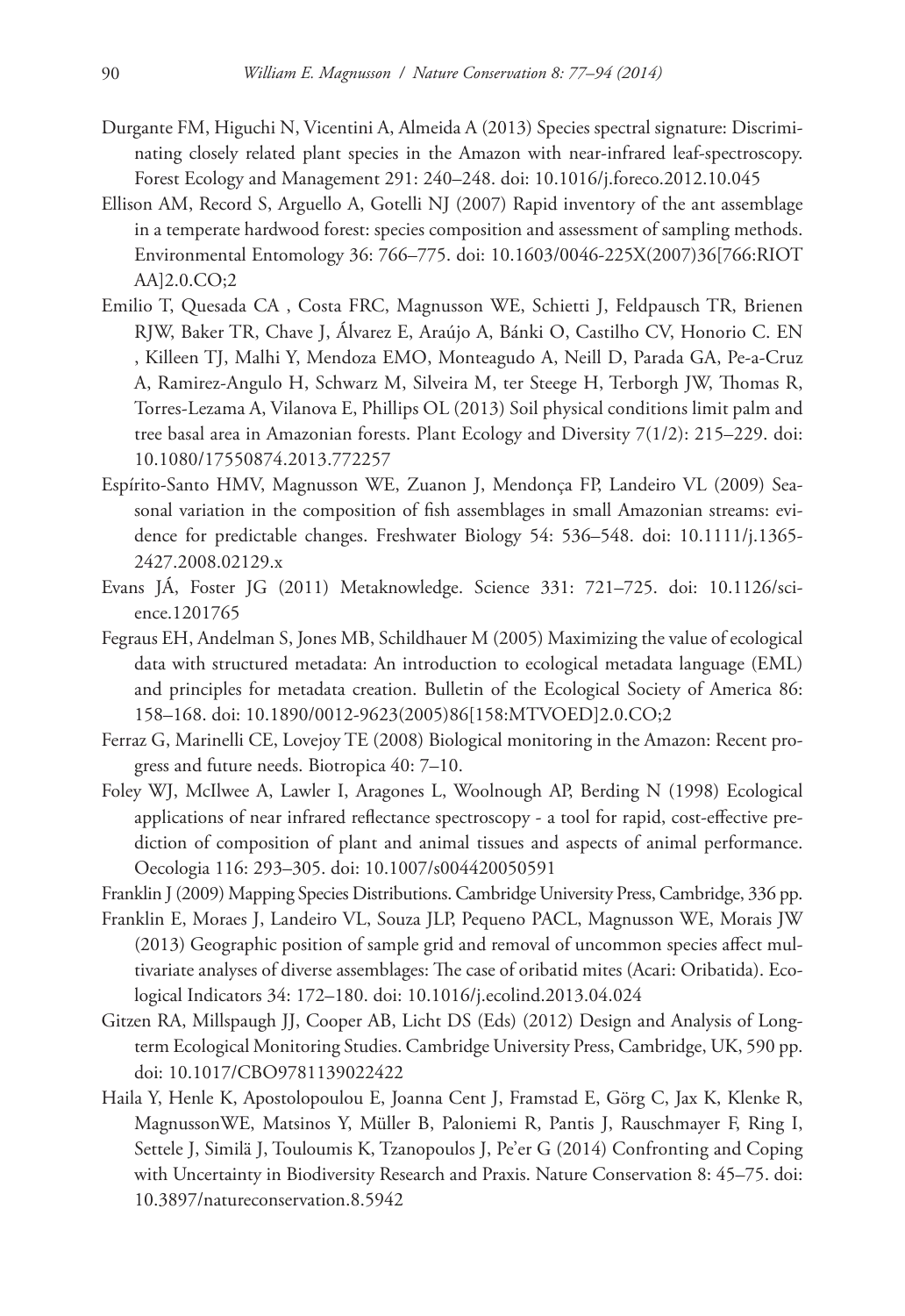- Hale SS (1999) How To Manage Data Badly (Part 1). Bulletin of the Ecological Society of America 80: 265–268.
- Haughland DL, Hero J-M, Schieck J, Castley JG, Boutin S, Sólymos P, Lawson BE, Holloway G, Magnusson WE (2009) Planning forwards: biodiversity research and monitoring systems for better management. Trends in Ecology and Evolution 25: 199–200. [doi:](http://dx.doi.org/10.1016/j.tree.2009.11.005) [10.1016/j.tree.2009.11.005](http://dx.doi.org/10.1016/j.tree.2009.11.005)
- Henle K, Dziock F, Foeckler F, Follner K, Hüsing V, Hettrich A, Rink M, Stab S, Scholz M (2006) Study Design for assessing species environment relationships and developing indicator systems for ecological changes in floodplains – The approach of the RIVA Project. International Review Hydrobiology 91: 292–313. [doi: 10.1002/iroh.200610886](http://dx.doi.org/10.1002/iroh.200610886)
- Higgins JV, Bryer MT, Khoury ML, Fitzhugh TW (2005) Freshwater classification approach for biodiversity conservation planning. Conservation Biology 19: 432–445. [doi:](http://dx.doi.org/10.1111/j.1523-1739.2005.00504.x) [10.1111/j.1523-1739.2005.00504.x](http://dx.doi.org/10.1111/j.1523-1739.2005.00504.x)
- Ilg C, Foeckler F, Deichner O, Henle K (2012) Hydrological gradient and species traits explain gastropod diversity in floodplain grasslands. River Research and Applications 28: 1620–1629. [doi: 10.1002/rra.1552](http://dx.doi.org/10.1002/rra.1552)
- Johnson DH (2012) Monitoring that matters. In: Gitzen RA, Millspaugh JJ, Cooper AB, Licht DS (Eds) Design and Analysis of Long-term Ecological Monitoring Studies. Cambridge University Press, Cambridge, 54–73. [doi: 10.1017/CBO9781139022422.006](http://dx.doi.org/10.1017/CBO9781139022422.006)
- Jost L, Chao A, Chazdon RL (2011) Compositional similarity and β (beta) diversity. In: Magurran AE, McGill BJ (Eds) Biological Diversity. Oxford University Press, Oxford, 66–84.
- Kukkala AS, Moilanen A (2013) Core concepts of spatial prioritization in systematic conservation planning. Biological Reviews 88: 443–464. [doi: 10.1111/brv.12008](http://dx.doi.org/10.1111/brv.12008)
- Landeiro VL, Magnusson WE (2011) The geometry of spatial analyses: implications for conservation biologists. Natureza & Conservação 9(1): 7–20. [doi: 10.4322/natcon.2011.002](http://dx.doi.org/10.4322/natcon.2011.002)
- Landeiro VL, Bini LM, Costa FRC, Franklin E, Nogueira A, Souza JLP, Moraes J, Magnusson WE (2012) How far can we go in simplifying biomonitoring assessments? An integrated analysis of taxonomic surrogacy, taxonomic sufficiency and numerical resolution in a megadiverse region. Ecological Indicators 23: 366–373. [doi: 10.1016/j.ec](http://dx.doi.org/10.1016/j.ecolind.2012.04.023)[olind.2012.04.023](http://dx.doi.org/10.1016/j.ecolind.2012.04.023)
- Likens GE, Lindenmayer DB (2011) A strategic plan for an Australian Long-Term Environmental Monitoring Network. Austral Ecology 36: 1–8. [doi: 10.1111/j.1442-](http://dx.doi.org/10.1111/j.1442-9993.2010.02179.x) [9993.2010.02179.x](http://dx.doi.org/10.1111/j.1442-9993.2010.02179.x)
- Lima AP, Magnusson WE, Menin M, Erdtmann LK, Rodrigues DJ, Keller C, Hödl W (2008) Guide to the Frogs of Reserva Adolpho Ducke: Central Amazonia. Áttema Design Editorial, Manaus.
- Lin Y-P, Yeh M-S, Deng D-P, Wang Y-C (2008). Geostatistical approaches and optimal additional sampling schemes for spatial patterns and future sampling of bird diversity. Global Ecology, Biogeography 17: 175–188. [doi: 10.1111/j.1466-8238.2007.00352.x](http://dx.doi.org/10.1111/j.1466-8238.2007.00352.x)
- MacKenzie DI, Nichols JD, Lachman GB, Droege S, Royle JA, Langtimm CA (2002) Estimating site occupancy rates when detection probabilities are less than one. Ecology 83: 2248–255. [doi: 10.1890/0012-9658\(2002\)083\[2248:ESORWD\]2.0.CO;2](http://dx.doi.org/10.1890/0012-9658(2002)083%5B2248:ESORWD%5D2.0.CO;2)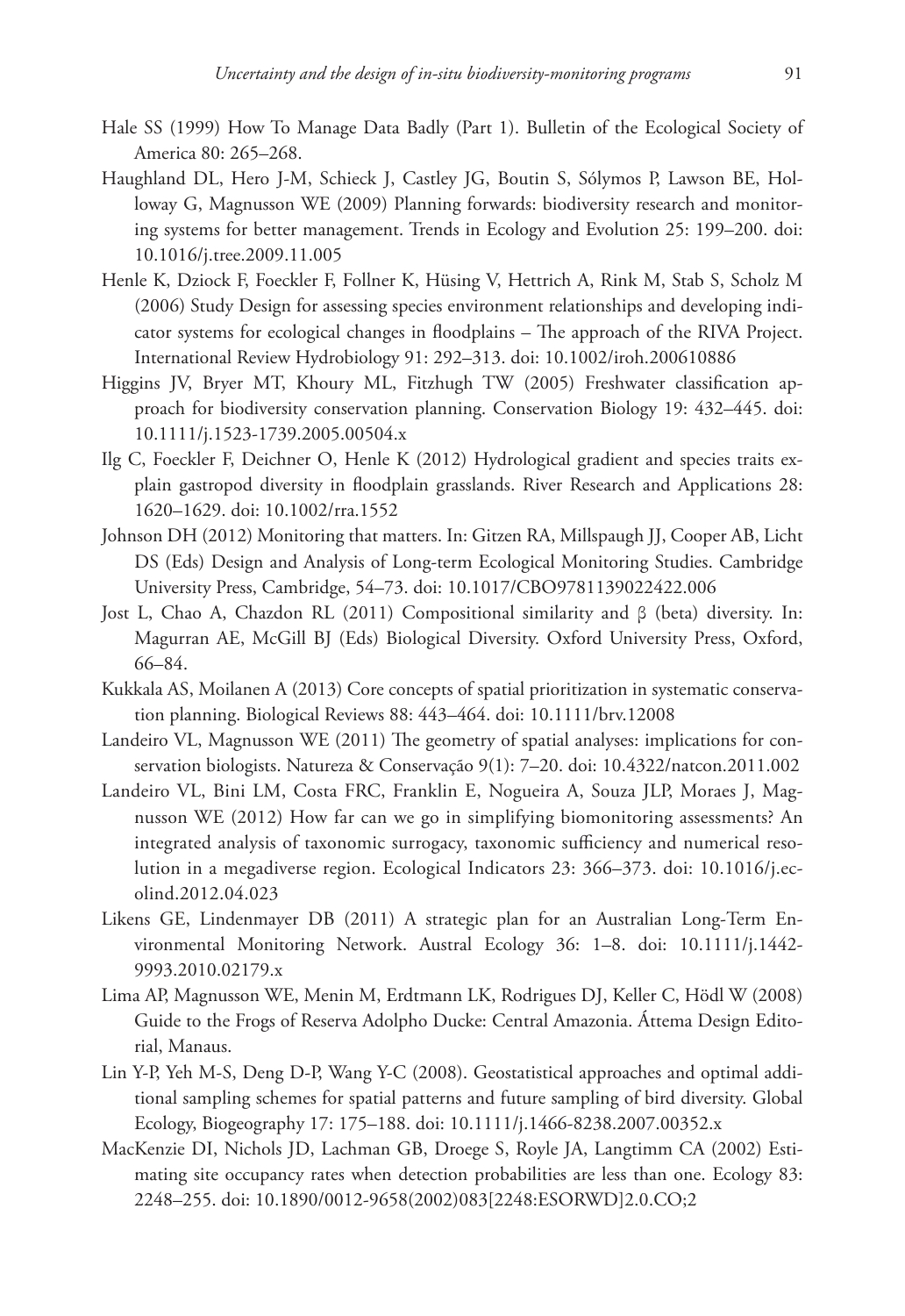- Magnusson WE (1994) The role of wildlife management in the maintenance of biodiversity. In: Majumdar SK, Brenner FJ, Lovich JE, Schalles JF, Miller EW (Eds) Biological Diversity: Problems and Challenges. Pennsylvania Academy of Science, Easton (Pennsylvania), 209–220.
- Magnusson WE (2004) Ecoregion as a pragmatic tool. Conservation Biology 18: 4–5. [doi:](http://dx.doi.org/10.1111/j.1523-1739.2004.t01-1-00L13.x) [10.1111/j.1523-1739.2004.t01-1-00L13.x](http://dx.doi.org/10.1111/j.1523-1739.2004.t01-1-00L13.x)
- Magnusson WE, Lima AP, Luizão R, Luizão F, Costa FRC, Castilho CV, Kinupp VF (2005) RAPELD: a modification of the Gentry method for biodiversity surveys in long-term ecological research sites. Biota Neotropica 5: 19–24. [doi: 10.1590/S1676-06032005000300002](http://dx.doi.org/10.1590/S1676-06032005000300002)
- Magnusson W, Braga-Neto R, Pezzini F, Baccaro F, Bergallo H, Penha J, Rodrigues D, Verdade L, Lima A, Albernaz, A, Hero J-M, Lawson B, Castilho C, Drucker D, Franklin E, Mendonça F, Costa F, Galdino G, Castley G, Zuanon J, Vale J, Santos J, Luizão R, Cintra R, Barbosa R, Lisboa A, Koblitz R, Cunha, C, Mendes Pontes A (2013) Biodiversity and Integrated Environmental Monitoring. Áttema Editorial, Manaus. [http://ppbio.inpa.gov.br/sites/default/](http://ppbio.inpa.gov.br/sites/default/files/Biodiversidade%20e%20monitoramento%20ambiental%20integrado.pdf) [files/Biodiversidade%20e%20monitoramento%20ambiental%20integrado.pdf](http://ppbio.inpa.gov.br/sites/default/files/Biodiversidade%20e%20monitoramento%20ambiental%20integrado.pdf)
- Magurran AE (2011) Measuring biological diversity in time (and space). In: Magurran AE, McGill BJ (Eds) Biological Diversity. Oxford University Press, Oxford, 85–94.
- Magurran AE, McGill BJ (2011) Biological Diversity. Oxford University Press, Oxford, 368 pp.
- McDonald T (2012) Spatial sampling designs for long-term ecological monitoring. In: Gitzen RA, Millspaugh JJ, Cooper AB, Licht DS (Eds) Design and Analysis of Long-term Ecological Monitoring Studies. Cambridge University Press, Cambridge, 101–125. [doi: 10.1017/](http://dx.doi.org/10.1017/CBO9781139022422.009) [CBO9781139022422.009](http://dx.doi.org/10.1017/CBO9781139022422.009)
- Menin M, Lima AP, Magnusson WE, Waldez F (2007) Topographic and edaphic effects on the distribution of terrestrially reproducing anurans in Central Amazonia: mesoscale spatial patterns. Journal of Tropical Ecology 23: 539–547. [doi: 10.1017/S0266467407004269](http://dx.doi.org/10.1017/S0266467407004269)
- Nelson B (2009) Data sharing: Empty archives. Nature 461: 160–163. [doi: 10.1038/461160a](http://dx.doi.org/10.1038/461160a)
- Olsen AR, Kincaid TM, Payton Q (2012) Spatially balanced survey designs for natural resources. In: Gitzen RA, Millspaugh JJ, Cooper AB, Licht DS (Eds) Design and Analysis of Long-term Ecological Monitoring Studies. Cambridge University Press, Cambridge, 126–150. [doi: 10.1017/CBO9781139022422.010](http://dx.doi.org/10.1017/CBO9781139022422.010)
- Oliveira ML, Baccaro FB, Braga-Neto R, Magnusson WE (2008) Reserva Ducke: A Biodiversidade Através de uma Grade. Áttema Design Editorial, Manaus.
- Pezzini FF, Melo PHA, Oliveira DMS, Amorim RX, Figueiredo FOG, Drucker DP, Rodrigues FRO, Zuquim G, Emilio T, Costa FRC, Magnusson WE, Sampaio AF, Lima AP, Garcia ARM, Manzatto AG, Nogueira A, Costa CP, Barbosa CEA, Bernardes C, Castilho CV, Cunha CN, Freitas CG, Cavalcante CO, Brandão DO, Rodrigues DJ, Santos ECPR, Baccaro FB, Ishida FY, Carvalho FA, Moulatlet GM, Guillaumet J-LB, Pinto JLPV, Schietti J, Vale JD, Belger L, Verdade LM, Pansonato MP, Nascimento MT, Santos MCL, Cunha MS, Arruda R, Barbosa RI, Romero RL, Pansini S, Pimentel TP (2012) The Brazilian Program for Biodiversity Research (PPBio) information System. Biodiversity, Ecology 4: 265–274.
- Pontes ARM, Paula MD, Magnusson WE (2012) Low primate density and abundance in northern Amazonia and its implications for conservation. Biotropica 44: 834–839. [doi:](http://dx.doi.org/10.1111/j.1744-7429.2012.00873.x) [10.1111/j.1744-7429.2012.00873.x](http://dx.doi.org/10.1111/j.1744-7429.2012.00873.x)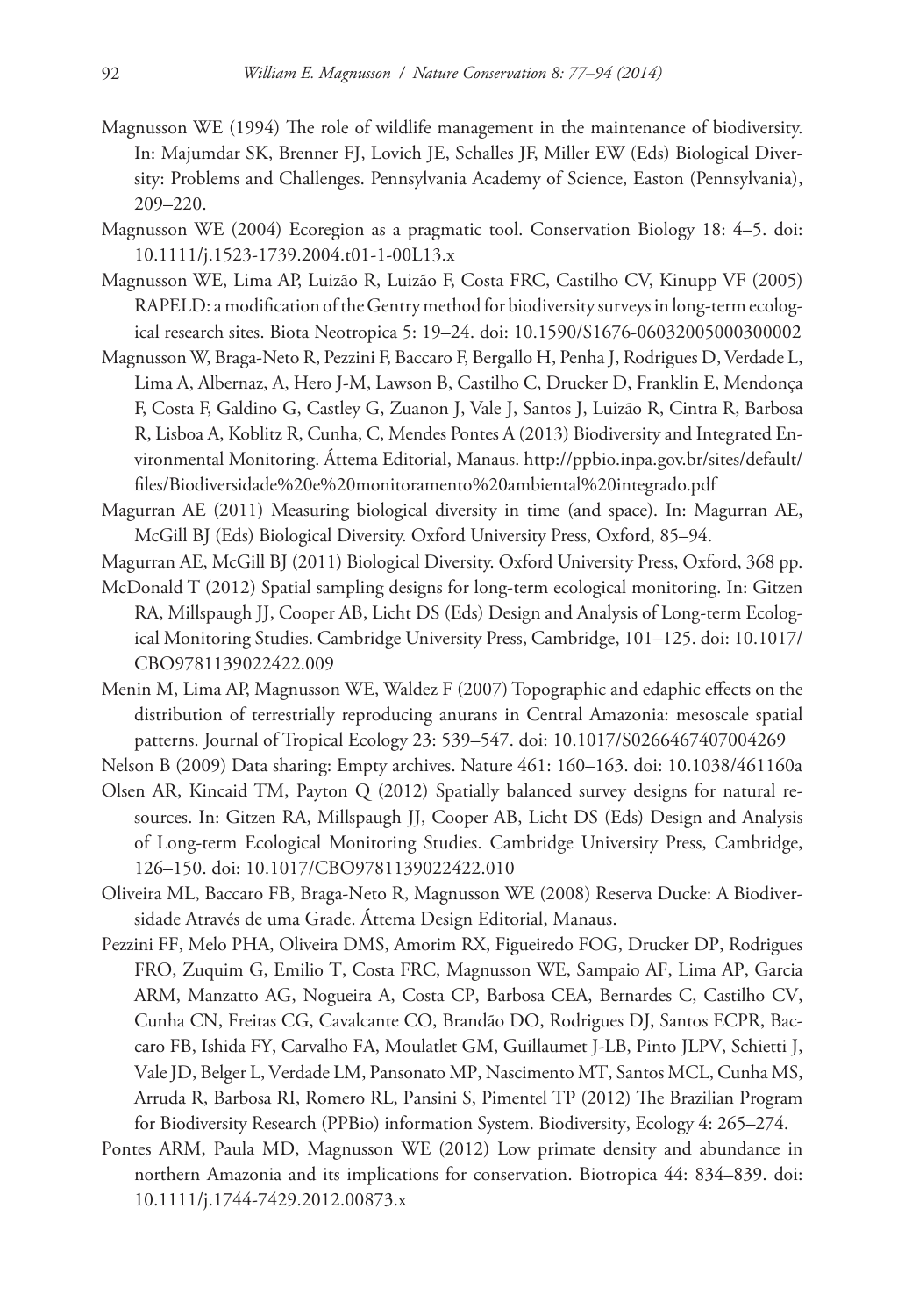- Reichman OJ, Jones MB, Schildhauer MP (2011) Challenges and opportunities of open data in ecology. Science 331: 703–705. [doi: 10.1126/science.1197962](http://dx.doi.org/10.1126/science.1197962)
- Reyers B, Fairbanks DHK1, Wessels KJ, van Jaarsveld AS (2002) A multicriteria approach to reserve selection: addressing long-term biodiversity maintenance. Biodiversity and Conservation 11: 769–793. [doi: 10.1023/A:1015315405292](http://dx.doi.org/10.1023/A:1015315405292)
- Reynolds JH (2012) An overview of statistical considerations in long-term monitoring. In: Gitzen RA, Millspaugh JJ, Cooper AB, Licht DS (Eds) Design and Analysis of Longterm Ecological Monitoring Studies. Cambridge University Press, Cambridge, 23–53. [doi:](http://dx.doi.org/10.1017/CBO9781139022422.005) [10.1017/CBO9781139022422.005](http://dx.doi.org/10.1017/CBO9781139022422.005)
- Rosenzweig ML, Donoghue J, Li YM, Yuan C (2011) Estimating species density. In: Magurran AE, McGill BJ (Eds) Biological Diversity. Oxford University Press, Oxford, 276–288.
- Schmeller DS, Henry P-Y, Julliard R, Gruber B, Clobert J, Dziock F, Lengyel S, Nowicki P, D´eri E, Budrys E, Kull T, Tali K, Bauch B, Settele J, van Swaay C, Kobler A, Babij V, Papastergiadou E, Henle K (2009) Advantages of Volunteer-Based Biodiversity Monitoring in Europe. Conservation Biology 23: 307–316. [doi: 10.1111/j.1523-1739.2008.01125.x](http://dx.doi.org/10.1111/j.1523-1739.2008.01125.x)
- Schietti J, Emílio T, Renno CD, Drucker DP, Costa FRC, Nogueira A, Baccaro FB, Figueiredo F, Castilho CV, Kinupp V, Guillaumet J-L, Garcia ARM, Lima AP, Magnusson WE (2013) Vertical distance to drainage drives floristic composition changes in an Amazonian forest. Plant Ecology, Diversity. [doi: 10.1080/17550874.2013.783642](http://dx.doi.org/10.1080/17550874.2013.783642)
- Silvius, KM, Bodmer RE, Fragoso, JMV (2004) People in Nature: Wildlife Conservation in South and Central America. Columbia University Press, New York, 464 pp.
- Sniedovich M (2014) Response to Burgman and Regan: the elephant in the rhetoric on infogap decision theory. Ecological Applications 24: 229–233. [doi: 10.1890/13-1096.1](http://dx.doi.org/10.1890/13-1096.1)
- Souza JLP, Baccaro FB, Landeiro VL, Franklin E, Magnusson WE (2012) Trade-offs between complementarity and redundancy in the use of different sampling techniques for ground-dwelling ant assemblages. Applied Soil Ecology 56: 63–73. [doi: 10.1016/j.ap](http://dx.doi.org/10.1016/j.apsoil.2012.01.004)[soil.2012.01.004](http://dx.doi.org/10.1016/j.apsoil.2012.01.004)
- Stropp J, Ter Steege H, Malhi Y, ATDN, RAINFOR (2009) Disentangling regional and local tree diversity in the Amazon. Ecography 32: 46–54. [doi: 10.1111/j.1600-0587.2009.05811.x](http://dx.doi.org/10.1111/j.1600-0587.2009.05811.x)
- ter Steege H, Pitman NCA, Sabatier D, Baraloto C, Salomão RP, Guevara JE, Phillips OL, Castilho CV, Magnusson WE, Molino J-F, Monteagudo A, Vargas PN, Montero JC, Feldpausch TR, Coronado HEN, Killeen TJ, Mostacedo B, Vasquez R, Assis RL, Terborgh J, Wittmann F, Andrade A, Laurance WF, Laurance SGW, Marimon BS, Marimon B-H, Vieira ICG, Amaral IL, Brienen R, Castellanos H, López DC, Duivenvoorden JF, Mogollón HF, Matos FDA, Dávila N, García-Villacorta R, Diaz PRS, Costa F, Emilio T, Levis C, Schietti J, Souza P, Alonso A, Dallmeier F, Montoya AJD, Piedade MTF, Araujo-Murakami A, Arroyo L, Gribel R, Fine PVA, Peres CA, Toledo M,39 Aymard C GA, Baker TA, Cerón C, Engel J, Henkel TW, Maas P, Petronelli P, Stropp J, Zartman CE, Daly D, Neill D, Silveira M, Paredes MR, Chave J, Lima Filho DA, Jørgensen PM,51 Fuentes A, Schöngart J, Valverde FC, Di Fiore A, Jimenez EM, Mora MCP, Phillips JF, Rivas G, van Andel TR, von Hildebrand P, Hoffman B, Zent EL, Malhi Y, Prieto A, Rudas A, Ruschell AR, Silva N, Vos V, Zent S, Oliveira AA, Schutz AC, Gonzales T, Nascimento MT, Ramirez-Ângulo H, Sierra R, Tirado M, Medina MNU, van der Heijden G,